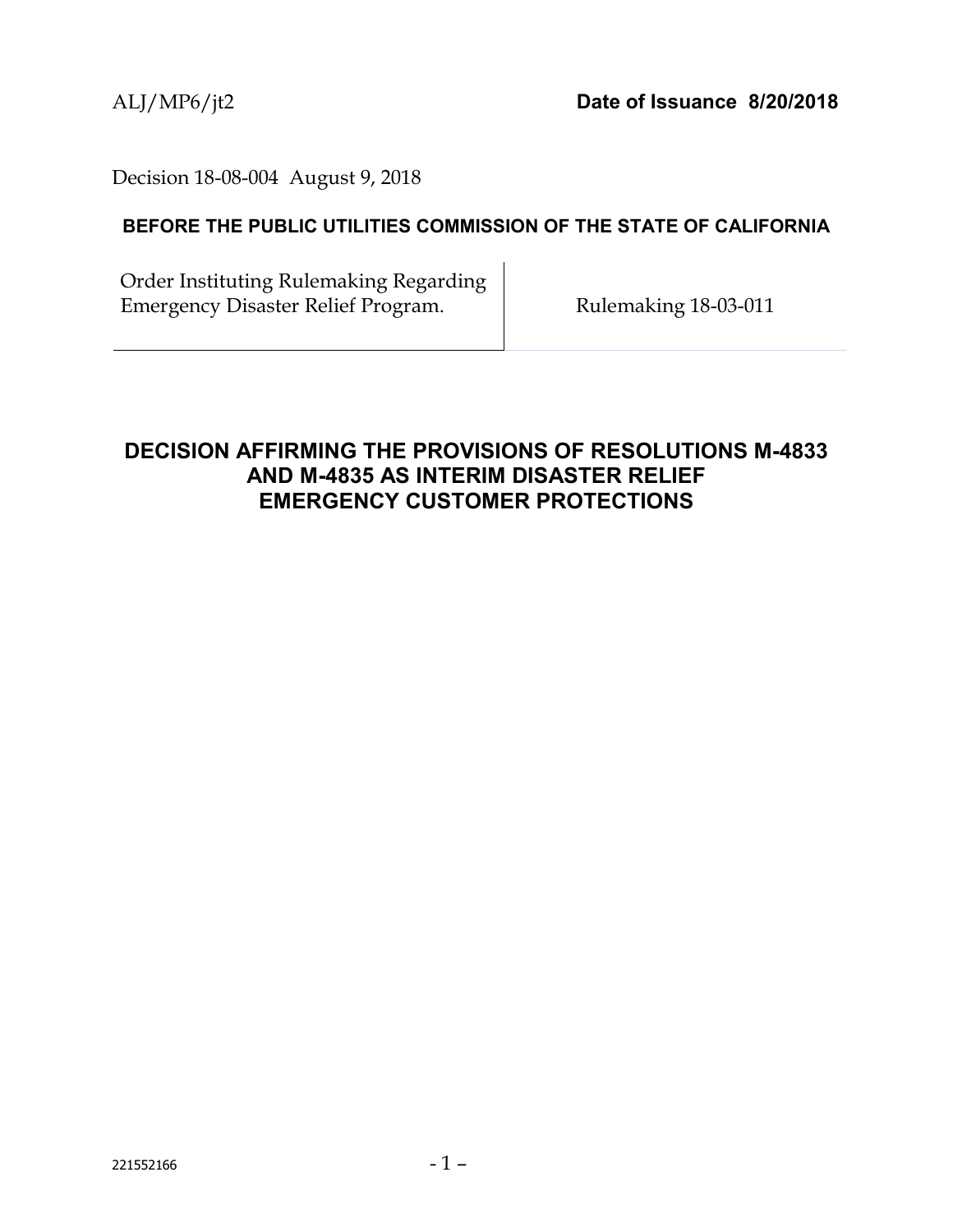# **Table of contents**

# **Title**

## Page

| DECISION AFFIRMING THE PROVISIONS OF RESOLUTIONS M-4833  |  |
|----------------------------------------------------------|--|
| AND M-4835 AS INTERIM DISASTER RELIEF EMERGENCY CUSTOMER |  |
|                                                          |  |
|                                                          |  |
|                                                          |  |
|                                                          |  |
|                                                          |  |
|                                                          |  |
|                                                          |  |
|                                                          |  |
|                                                          |  |
|                                                          |  |
|                                                          |  |

Attachment 1 - Resolution M-4833 Attachment 2 - Resolution M-4835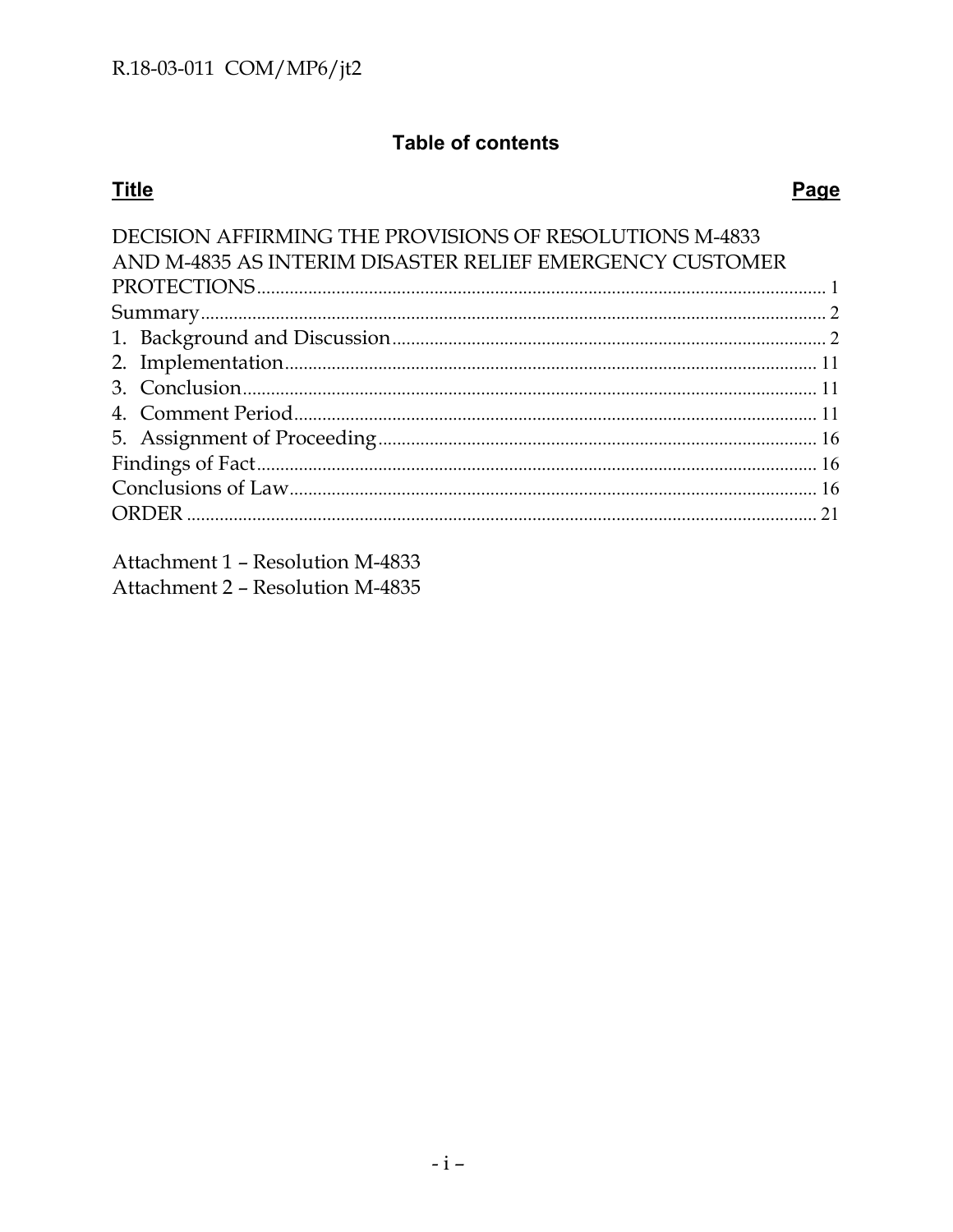## **DECISION AFFIRMING THE PROVISIONS OF RESOLUTIONS M-4833 AND M-4835 AS INTERIM DISASTER RELIEF EMERGENCY CUSTOMER PROTECTIONS**

#### <span id="page-2-0"></span>**Summary**

This decision affirms that the emergency customer protections adopted in Resolutions M-4833 and M-4835 to support residential and small business customers of utilities affected by disasters and which affect utility service shall go into effect in the event of a state of emergency declared by the Governor of California. By this decision, the protections adopted in Resolutions M-4833 and M-4835 are controlling, interim authority while the Rulemaking 18-03-011 remains ongoing and until it concludes.

#### <span id="page-2-1"></span>**1. Background and Discussion**

The state of California experienced major wildfires in 2017 that gravely impacted the lives of many Californians and affected multiple utility services across the state. The devastation, destruction, and disruption caused by these fires necessitated swift action by this Commission to assist utility customers devastated by the 2017 wildfires. The Commission adopted Resolutions M-4833 and M-4835 which required electric, gas, telephone, water and sewer utilities to take reasonable and necessary steps to assist Californians affected by a series of devastating wildfires in Northern and Southern California. The protections in Resolution M-4833 and M-4835 were aimed to help Californians who experienced housing or financial crises due to the 2017 wildfires.

On March 22, 2018, this quasi-legislative Order Instituting Rulemaking, (R.) 18-03-011, was initiated to consider whether the Commission should adopt permanent rules requiring all electric, gas, telephone, water and sewer utilities under this Commission's jurisdiction to make available comparable post-disaster customer protections measures to Californians in the event that certain types of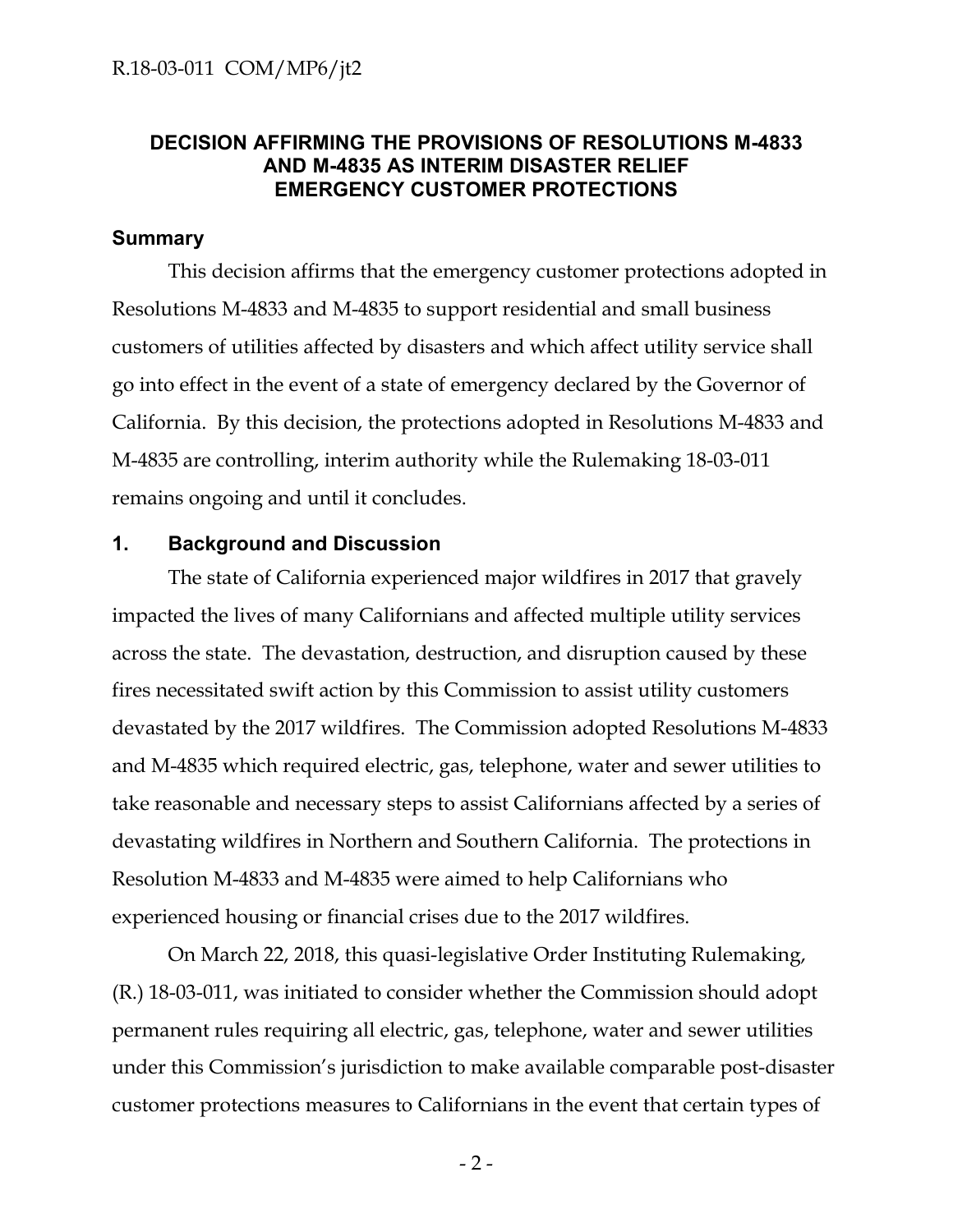$\overline{a}$ 

emergency disaster declarations are pronounced. Parties to this proceeding filed prehearing conference (PHC) statements<sup>1</sup> on April 30, 2018 and opening comments<sup>2</sup> on the Order Instituting Rulemaking (OIR) on May 2, 2018. A PHC was held on May 7, 2018 to discuss the issues contained within this OIR, to determine the need for hearing, and the schedule for resolving the matter.

We recognize the need for prompt Commission consideration of disaster preparedness and disaster relief as California experiences the harsh effects of climate change, which increases the probability and severity of disasters like wildfires. Consequently, Resolutions M-4833 and M-4835 are the controlling interim authority and shall remain in effect should a disaster occur that affects utility service between now and the time R.18-03-011 concludes. We note that the intensity of disasters can vary on a case-by-case basis and accordingly, affect utility customers differently and potentially, for varying amounts of time. The aim of this decision is to provide continuity and support to customers during

<sup>1</sup> PHC Statements were filed on April 30, 2018, by: (1); PacifiCorp; (2) Liberty Utilities; (3) Southern California Edison Company; (4) Southern California Gas Company and San Diego Gas& Electric Company (jointly); (5) Pacific Gas and Electric Company; (6) Southwest Gas Corporation; (7) Office of Ratepayer Advocates (ORA); (8) CITA; (9) California Water Association (CWA); (10) The Utility Reform Network, Center for Accessible Technology, and National Consumer Law Center (jointly); (11) the Utility Consumer's Action Network; (12) Bear Valley Electric Service; and (13) Consolidated Communications of California Company (Consolidated).

<sup>2</sup> Comments on the OIR were filed on May 2, 2018, by: (1) CTIA; (2) San Diego Gas & Electric Company; (3) CWA; (4) Bear Valley Electric Service; (5) Southwest Gas Corporation; (6) Pacific Gas and Electric Company; (7) the Small LECs; (8) Consolidated Communications of California Company; (9) the Utility Consumer's Action Network; (10) ORA; (11) Citizens Telecommunications Company of California, Inc., Frontier Communications of the Southwest Inc., and Frontier California Inc., (jointly); (12) Southern California Edison Company; (13) Raiser-CA, LLC; (14) California Association of Competitive Telecommunications Companies (CALTEL); (15) the Center for Accessible Technology, The Utility Reform Network, and National Consumer Law Center (jointly); (16) MCI MetroAccess Transmission Services; (17) Southern California Gas Company; and (18) AT&T.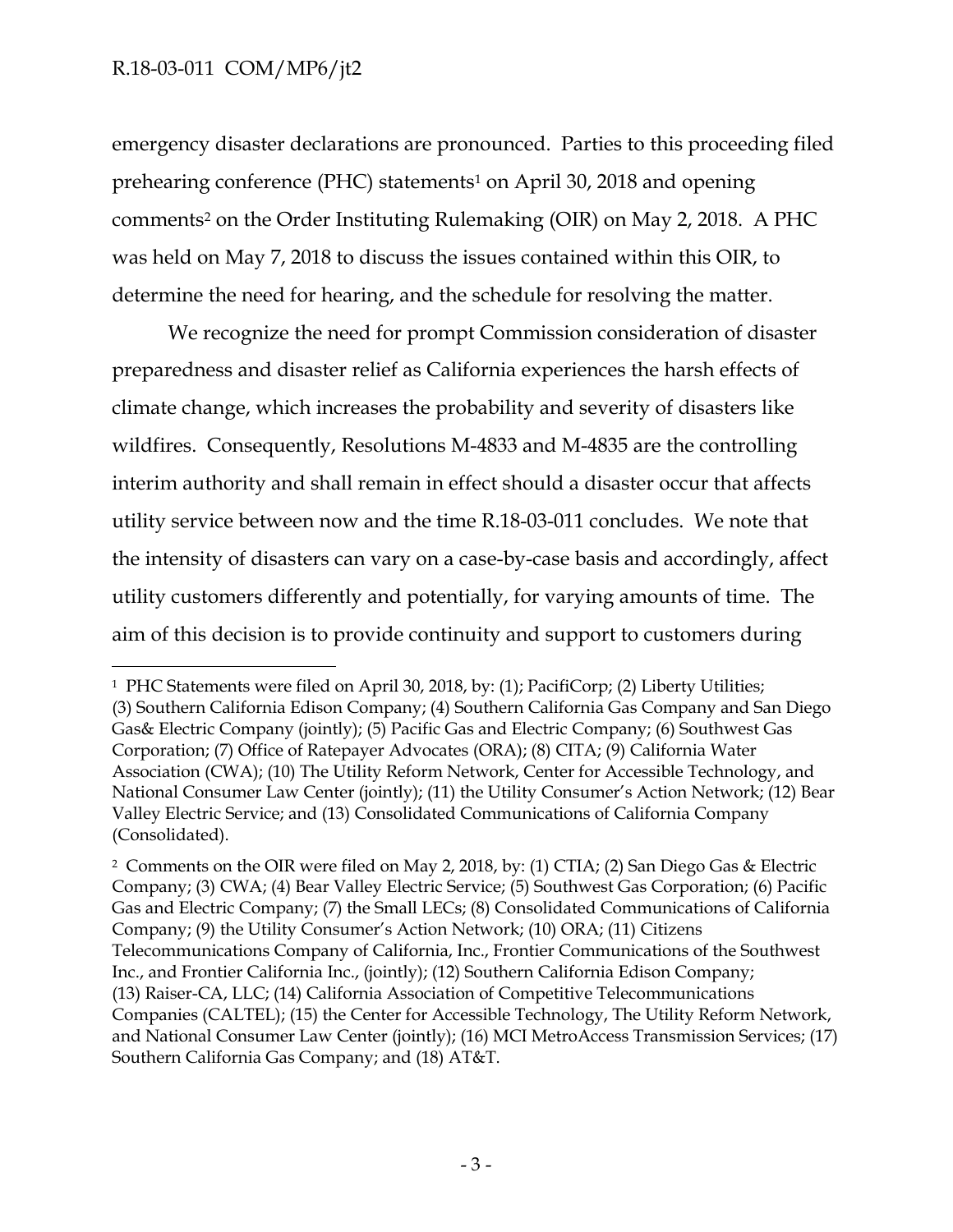$\overline{a}$ 

times of crisis by establishing interim, minimum disaster relief emergency protocols and protections to assist customers with recovery from indiscriminate harm. This aim is balanced against stakeholders need for flexibility to offer supplemental support.

To be sure, we support and encourage the utilities that are willing to do more. In other words, the utilities are not barred from implementing their own disaster assistance programs to augment these interim rules. That includes giving the utilities the discretion to apply or implement additional relief efforts that are unique to its customer experience, or to the specific type of damage resulting from a disaster, or to apply applicable customer protections for customers indirectly affected by the disaster when fairness and equity require auxiliary efforts to supplemental the rules set forth here.

We, in no way, discourage utilities from doing more: rather, we promulgate minimum, interim customer protections to ensure continuity and establish a baseline minimum response across the Commission's regulated entities. Indeed, we hope that when disaster strikes, the utilities contemplate additional support for their customers in addition to what is ordered in this decision.

Even as recently as July 5, 6, and 7, 2018, Governor Brown declared three states of emergency for separate fires in Siskiyou, San Diego, and Santa Barbara counties, respectively.3 These fires destroyed structures, threatened critical

<sup>3</sup> Governor Brown Declares a State of Emergency in Siskiyou County due to Klamathon Fire, in San Diego County due to West Fire, and in Santa Barbara County due to Holiday Fire, available at: [https://www.gov.ca.gov/proclamations/.](https://www.gov.ca.gov/proclamations/)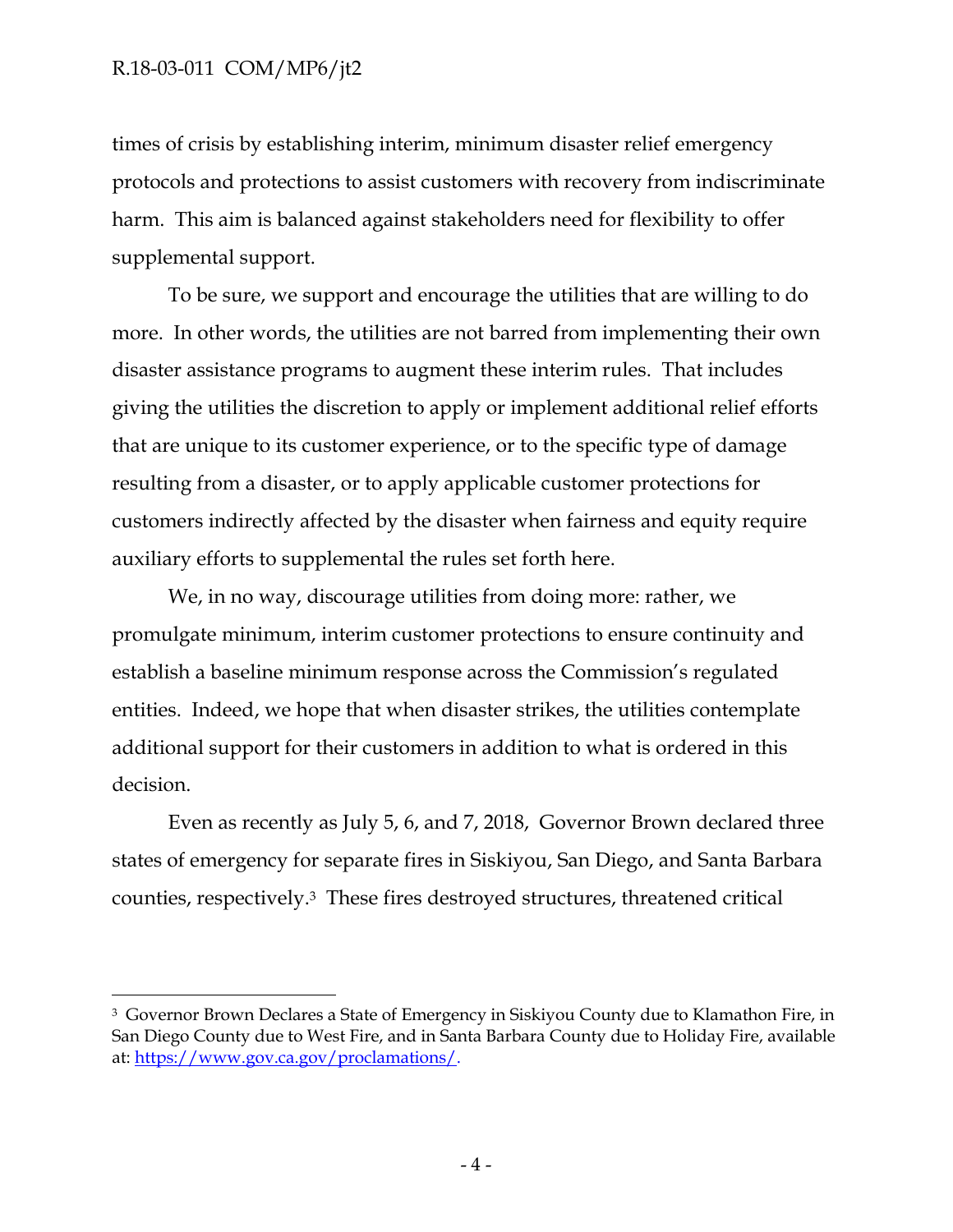$\overline{a}$ 

infrastructure, caused power outages, and forced the evacuation of Californians from their homes. Time is of the essence to provide relief to those in need.

Therefore, these interim protections shall be put in effect upon a declaration of a state of emergency by the Governor of California where the disaster has either: (1) resulted in the loss or disruption of the delivery or receipt of utility service;<sup>4</sup> and/or (2) resulted in the degradation of the quality of utility service.<sup>5</sup> The period for which the protections apply shall be consistent with the determinations of Resolutions M-4833 and M-4835 or until utility service is restored.<sup>6</sup>

The protections and processes set forth apply statewide and on an ongoing basis for victims of the ongoing fires. The customers that will be afforded relief (covered) will be those affected in the counties declared in the Governor's state of emergency.

Consistent with Resolutions M-4833 and M-4835, the protections put into effect upon a declaration of a state of emergency for electric and gas residential and non-residential (small business) utility customers are:

<sup>&</sup>lt;sup>4</sup> Various parties state that "loss or disruption of the delivery or receipt of utility service" warrants clarification. We clarify that "loss or disruption of the delivery or receipt of utility service" means when a disaster has resulted in the destruction or damage of a structure, such that utility service is disrupted voluntarily or involuntarily due to safety concerns or re-construction activities to address the damage from a proclaimed state of emergency event.

<sup>5</sup> Various parties state that "degradation of the quality of utility service" warrants clarification. We clarify that "degradation of the quality of utility service" means when a disaster has resulted in the receipt of inadequate service quality of the utility's service.

<sup>6</sup> Cal. Pub. Util. Comm., Resolution M4833, *Emergency Authorization and Order Directing Utilities to Implement Emergency Consumer Protections to Support Residential Customers of the October 2017 California Wildfires,* Attachment 1 at 2; Cal. Pub. Util. Comm., Resolution M4835, *Emergency Authorization and Order Directing Utilities to Implement Emergency Consumer Protections Related to the December 2017 California Wildfires to Support Residential and Non-Residential Customers,* Attachment 2, at 2.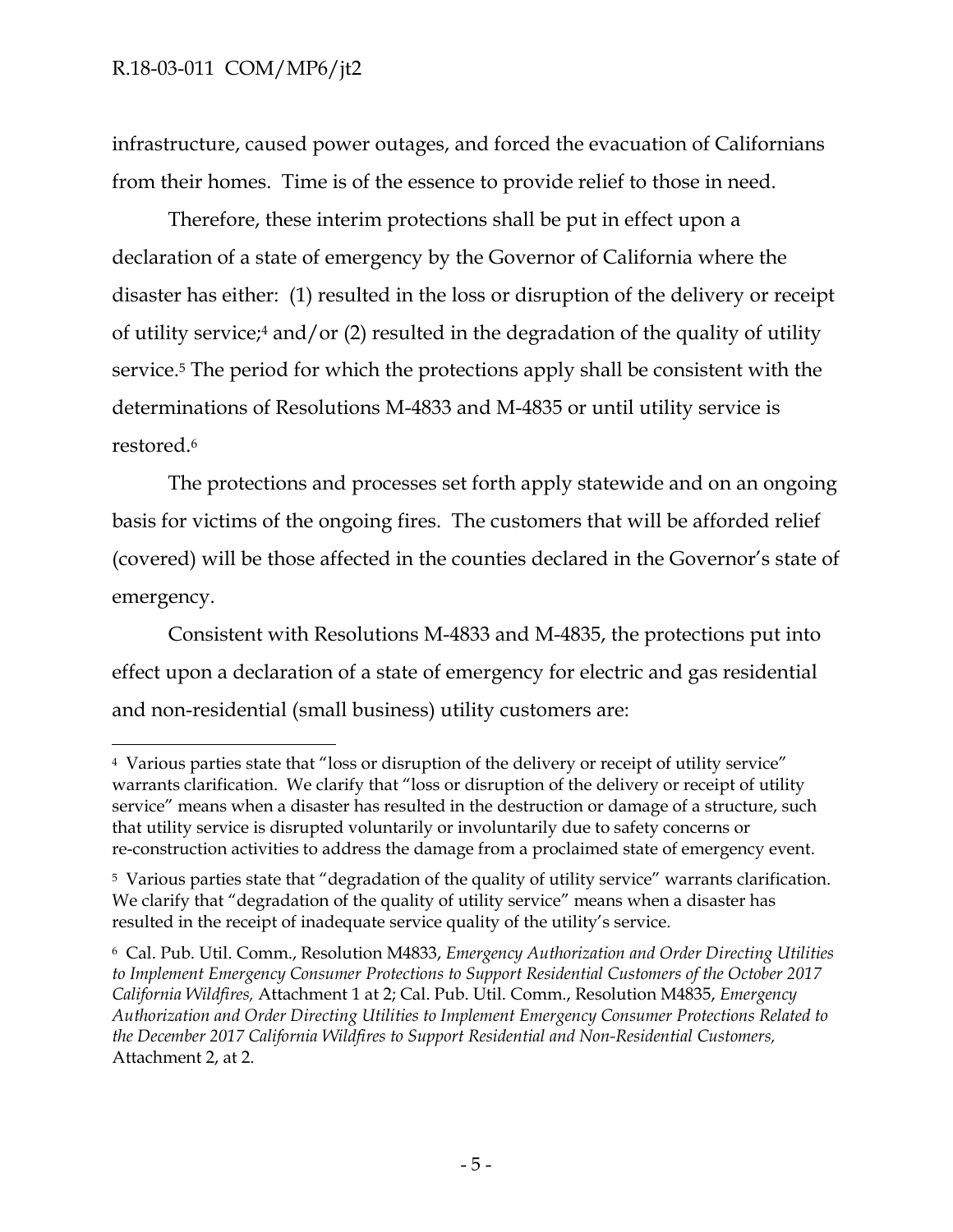- 1. Waive deposit requirements for affected residential customers seeking to reestablish service for one year and expedite move-in and move-out service requests.<sup>7</sup>
- 2. Stop estimated energy usage for billing attributed to the time period when the home/unit was unoccupied as result of the emergency;<sup>8</sup>
- 3. Discontinue billing;<sup>9</sup>
- 4. Prorate any monthly access charge or minimum charges;<sup>10</sup>
- 5. Implement payment plan options for residential customers;<sup>11</sup>
- 6. Suspend disconnection for non-payment and associated fees, waive deposit and late free requirements for residential customers;<sup>12</sup>
- 7. Support low-income residential customers by: (a) freezing all standard and high-usage reviews for the California Alternate Rates for Energy (CARE) program eligibility in impacted counties until at least the end of the year and potentially longer, as warranted; (b) contact all community outreach contractors, the community based organizations who assist in enrolling hard-to-reach low-income customers into CARE, in impacted counties to help better inform customers of these eligibility changes; (c) partner with the program administrator of the customer funded emergency assistance program for low-income

 $\overline{a}$ 

<sup>9</sup> *Id.*

<sup>10</sup> *Id.*

<sup>11</sup> *Id.*

12 *Id.*

<sup>7</sup> Cal. Pub. Util. Comm., Resolution M-4833, *Emergency Authorization and Order Directing Utilities to Implement Emergency Consumer Protections to Support Residential Customers of the October 2017 California Wildfires,* Attachment 1 at 5-9; Cal. Pub. Util. Comm., Resolution M-4835, *Emergency Authorization and Order Directing Utilities to Implement Emergency Consumer Protections Related to the December 2017 California Wildfires to Support Residential and Non-Residential Customers,* Attachment 2, at 4-6.

<sup>8</sup> *Id.*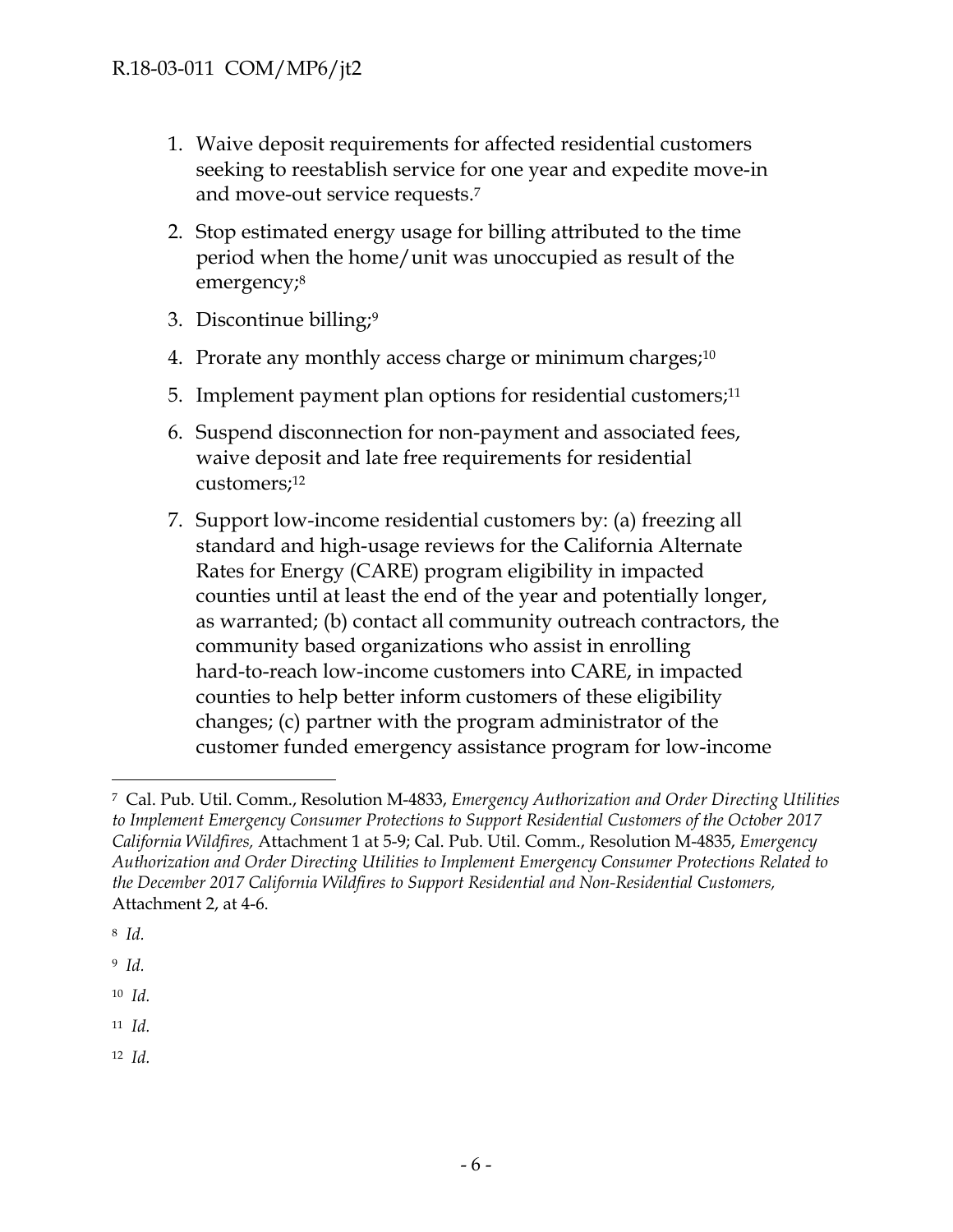customers and increase the assistance limit amount for the next 12 months for impacted customers; and (e) indicate how the energy savings assistance program can be deployed to assist impacted customers;<sup>13</sup> and

- 8. Track costs in an appropriate memorandum account which shall be re-named the Emergency Customer Protections Memorandum Account from the Wildfires Customer Protections Memorandum Account and as appropriate, costs may be tracked in the Catastrophic Event Memorandum Account (CEMA).
- 9. Follow the requirements that were stipulated for non-residential customers in Resolution M-4833 and M-4835.

We direct the regulated electric and natural gas utilities to file a Tier 1 Advice Letter with the Commission's Energy Division within 15 days of the Governor's state of emergency demonstrating compliance.

Additionally, we are still mindful that some residents may take energy service from community choice aggregators (CCA). To ensure continuity of relief and consistency of implementation of these emergency customer protections, the electric corporations shall meet and confer with the CCAs should the emergency situation necessitate such coordination. The parties shall discuss their roles and responsibilities for each emergency customer protection.

Next, consistent with Resolutions M-4833 and M-4835, the protections we put into effect upon a declaration of a state of emergency apply to telephone corporations,<sup>14</sup> including companies who provide access to 911/E911 in the

 $\overline{a}$ 

<sup>13</sup> *Id.*

<sup>14</sup> This category of providers includes the following: 1) telephone corporations granted either a franchise or a Certificate of Public Convenience and Necessity (CPCN) pursuant to Public Utilities (PU) Code §1001, 2) telephone corporations registered under PU Code §1013, and 3) telephone corporations registered pursuant to the CPUC's Wireless Identification Registration (WIR) process.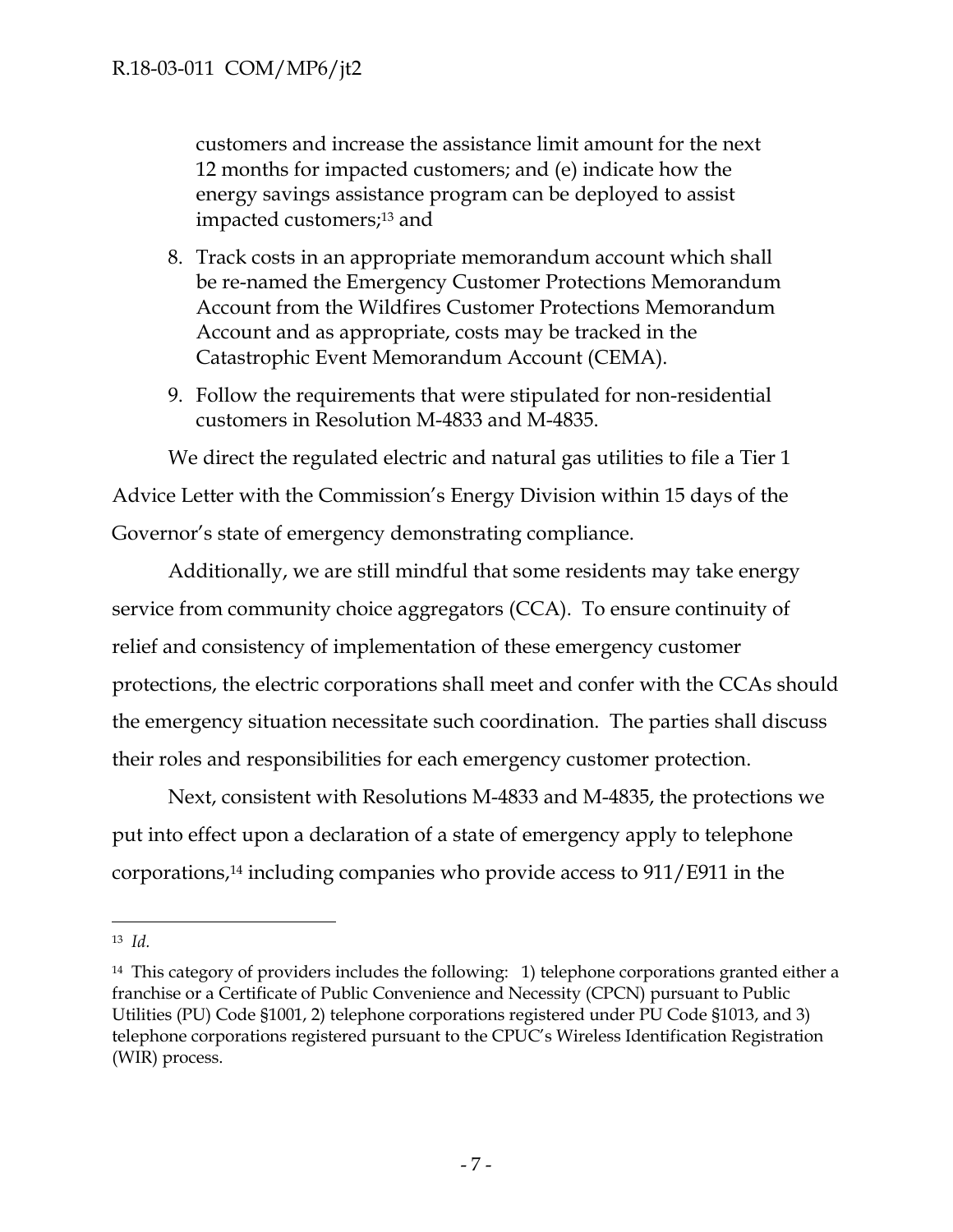residence, LifeLine providers, facilities-based providers of VoIP service, and

carriers of last resort. The protections include:

- 1. Waiver of one-time activation fee for establishing remote call forwarding, remote access to call forwarding, call forwarding features and messaging services;<sup>15</sup>
- 2. Waiver of the monthly rate for one month for remote call forwarding, remote access to call forwarding, call forwarding, call forwarding features, and messaging services;<sup>16</sup>
- 3. Waiver of the service charge for installation of service at the temporary or new permanent location of the customer and again when the customer moves back to the premises;<sup>17</sup>
- 4. Waiver of the fee for one jack and associated wiring at the temporary location regardless of whether the customer has an Inside Wire Plan;<sup>18</sup>
- 5. Waiver of the fee for up to five free jacks and associated wiring for Inside Wiring Plan customer upon their return to their permanent location;<sup>19</sup>
- 6. A waiver of the fee for one jack and associated wiring for non-Plan customers upon their return to their permanent location;<sup>20</sup>

 $\overline{a}$ 

<sup>18</sup> *Id.*

<sup>19</sup> *Id.*

20 *Id.*

<sup>15</sup> Cal. Pub. Util. Comm., Resolution M-4833, *Emergency Authorization and Order Directing Utilities to Implement Emergency Consumer Protections to Support Residential Customers of the October 2017 California Wildfires,* Attachment 1 at 10-16; Cal. Pub. Util. Comm., Resolution M-4835, *Emergency Authorization and Order Directing Utilities to Implement Emergency Consumer Protections Related to the December 2017 California Wildfires to Support Residential and Non-Residential Customers,* Attachment 2 at 8-13.

<sup>16</sup> *Id.*

<sup>17</sup> *Id.*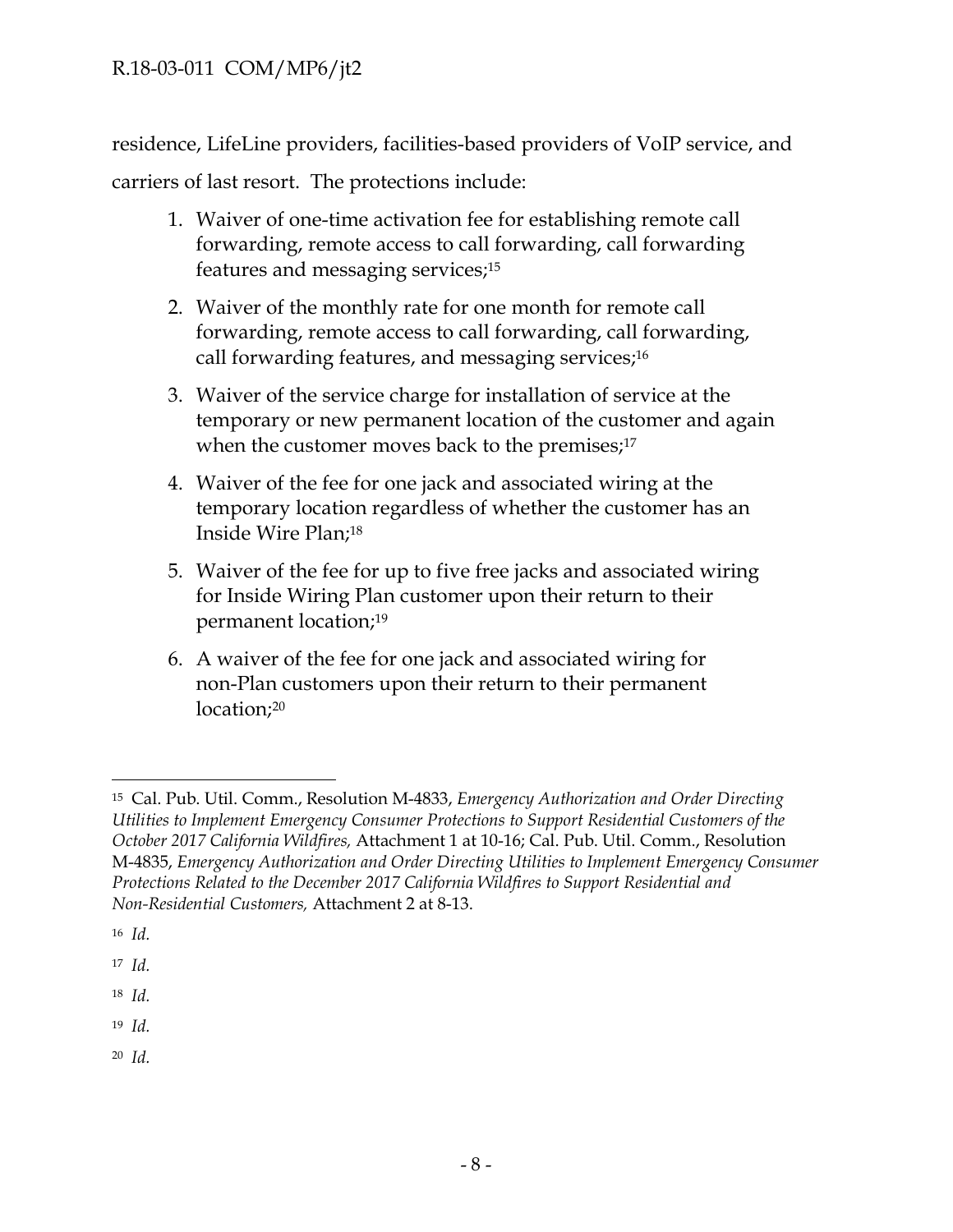- 7. Delay of the California LifeLine Renewal Process and suspension of the de-enrollment of non-usage rules;<sup>21</sup> and
- 8. Implement the outreach methods as stipulated in Resolution M-4835.<sup>22</sup>

Moreover, we apply protections to customers of communications services that may not be residentially-based but provide access to E911 service and/or LifeLine service. We are aware that some of these carriers undertook significant customer support measures during the 2017 wildfires. To ensure that these resources are provided in the future, we direct all facilities-based wireless telephone corporations to provide the following protections, similar to what they provided during the 2017 wildfires:

- 1. Deployment of mobile equipment, including Cells on Wheels and Cells on Light Trucks, to supplement service in areas that need additional capacity to ensure access to 911/E911 service;
- 2. Provide device charging stations in areas where impacted wireless customers seek refuge from fires;
- 3. Provide WiFi access in areas where impacted wireless customers seek refuge from fires;
- 4. Provide "loaner" mobile phones to impacted customers whose mobile phones are not accessible due to fires;
- 5. The Commission urges wireless carriers to allow customers to defer or phase payment for coverage charges for data, talk, and text for defined periods time; and
- 6. The Commission urges wireless carriers to extend payment dates for service for defined periods of time for impacted customers.

 $\overline{a}$ <sup>21</sup> *Id.*

<sup>22</sup> *Id.* at 13.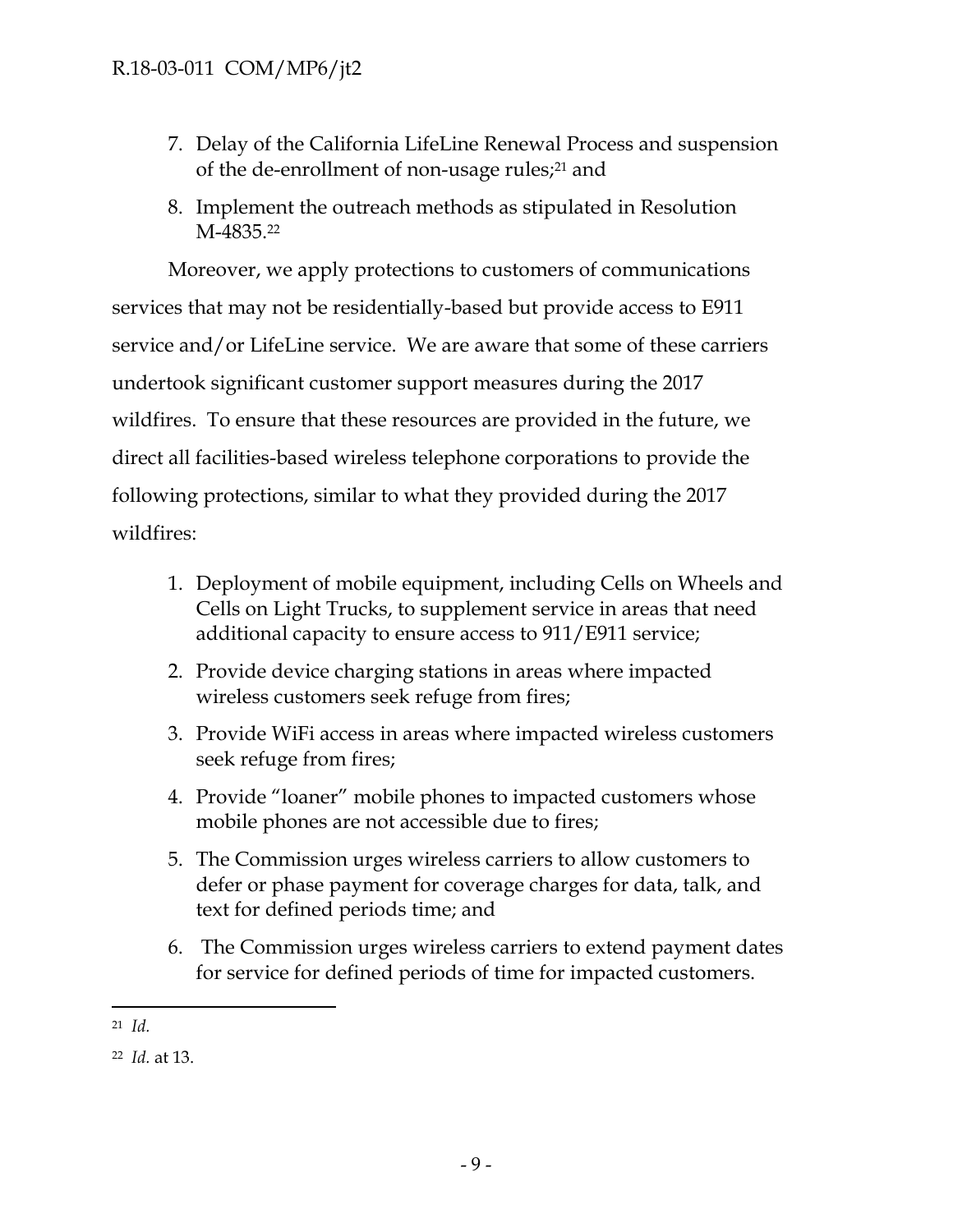$\overline{a}$ 

For some providers of wireless LifeLine service that are not facilities-based providers, we refer them to the LifeLine rules.

Finally, the protections put into effect upon a declaration of a state of emergency for water and sewer residential and non-residential (small business) customers include directives to the regulated water and sewer utilities that include:<sup>23</sup>

- 1. Activation of their CEMA; 24
- 2. Make insurance claims on all costs and expenses incurred as a result of the fires, and credit insurance payments to their CEMA;
- 3. Work cooperatively with affected customers to resolve unpaid bills, and minimize disconnections for non-payment;
- 4. Waive reconnection or facilities fees for affected customers and suspend deposits for affected customers who must reconnect to the system;
- 5. Provide reasonable payment options to affected customers; and
- 6. Waive bills for victims who lost their homes. Costs of lost revenues may be included in the appropriate CEMA account.

We note that Resolution M-4835 did not include customer protections for water and sewer customers because none of the 2017 Southern California wildfires affected the service territories within the Commission's jurisdiction. However, should a disaster occur within the state and in the service territory of a regulated utility within the jurisdiction of this Commission, the water and sewer

<sup>23</sup> Cal. Pub. Util. Comm., Resolution M-4833, *Emergency Authorization and Order Directing Utilities to Implement Emergency Consumer Protections to Support Residential Customers of the October 2017 California Wildfires,* Attachment 1 at 10-16.

<sup>24</sup> Pursuant to Resolution M-4833, Mayacama has never established a CEMA and shall be exempt from this requirement. Water Division is of the understanding that Mayacama's losses, including for service interruption, are to be covered by insurance.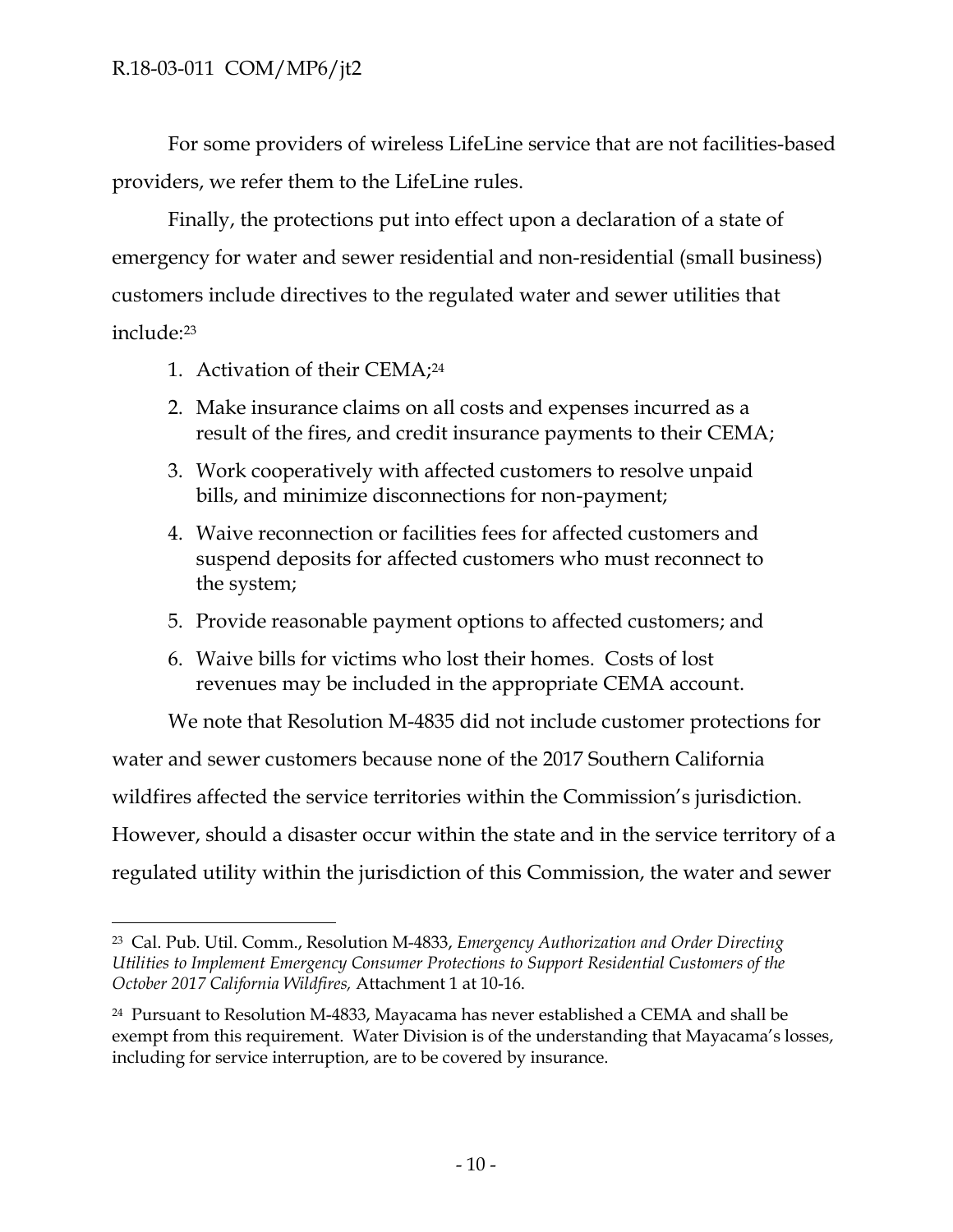utilities subject to the Commission's jurisdiction shall implement the emergency protections in Resolution M-4833, which we repeat above.

#### <span id="page-11-0"></span>**2. Implementation**

We agree that that the use of a Tier 1 advice letter rather than a Tier 2 advice letter allows for an immediate implementation of the emergency customer protections. Therefore, each of the electric, gas, telephone, water and sewer companies shall file a Tier 1 advice letter demonstrating compliance and activation of the customer protections in Resolutions M-4833 and M-4835 in the event of an emergency declared by the Governor of California. The Tier 1 advice letter shall be filed with the Commission's respective Energy Division, Communications Division, and Water Division.

## <span id="page-11-1"></span>**3. Conclusion**

Until R.18-03-011 completes, Resolutions M-4833 and M-4835 shall remain in effect should a disaster occur that affects the utility service of residential and non-residential (small business) customers within this Commission's jurisdiction.

## <span id="page-11-2"></span>**4. Comment Period**

The proposed decision of Commissioner Picker in this matter was mailed to the parties in accordance with Section 311 of the Public Utilities Code and comments were allowed under Rule 14.3 of the Commission's Rules of Practice and Procedure. Comments were filed on July 30, 2018 by: (1) Southern California Edison Company (SCE); (2) San Diego Gas and Electric Company (SDG&E) and Southern California Gas Company (SoCalGas), jointly; (3) PacifiCorp; (4) CWA; (5) CTIA; (6) CALTEL; (7) Consolidated; (8) Small LECs; (9) AT&T; (10) Cox Communications; (11) ORA; and (12) The Utility Reform Network (TURN), Center for Accessible Technology (CforAT), and National Consumer Law Center (NCLC) jointly.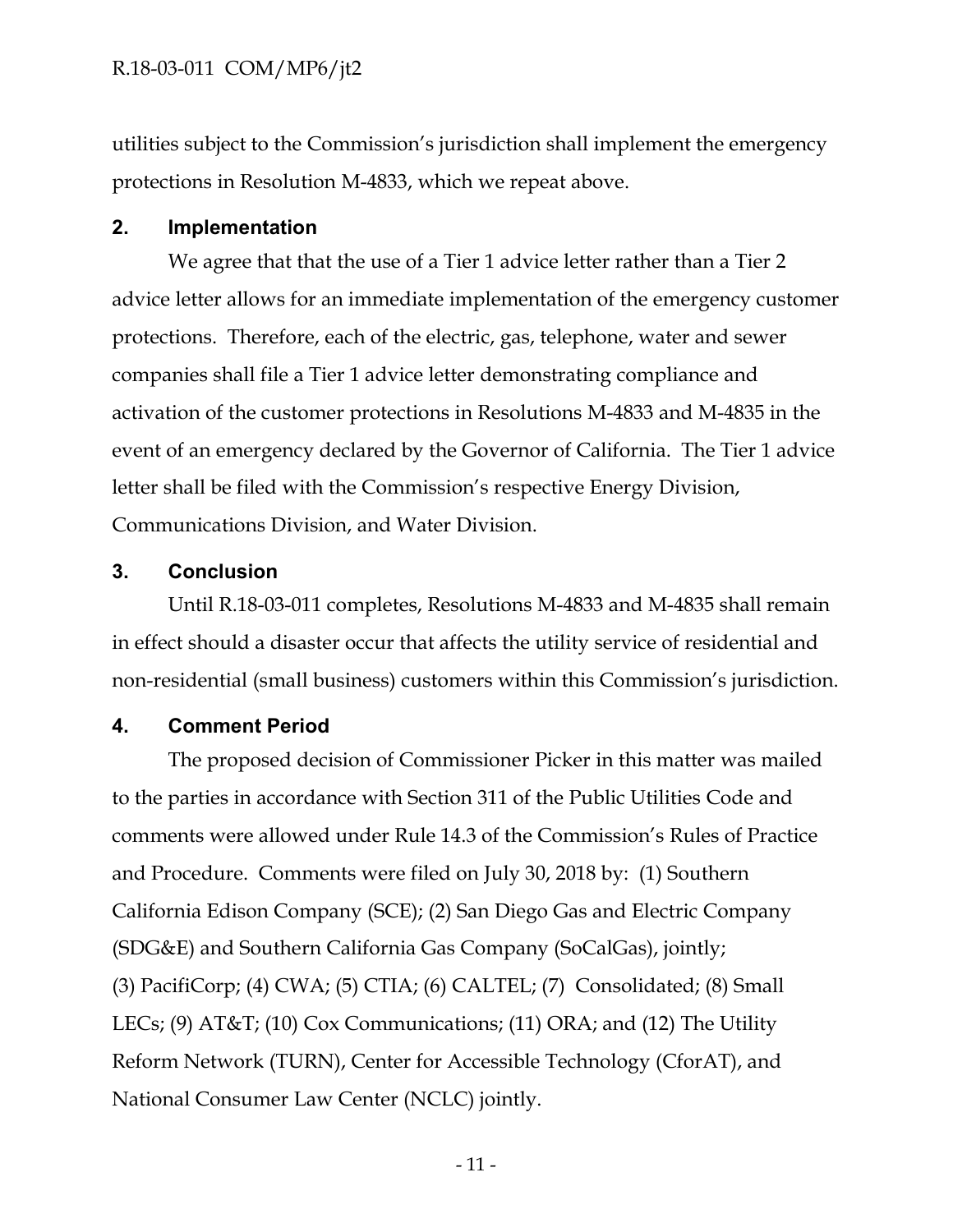SCE made the following recommendations: (1) use of a Tier 1 advice letter to demonstrate compliance and activation of customer protections in the event of an emergency declared by the Governor of California; (2) clarify that customer protections apply when a customer's home or small business is destroyed or damaged by disaster; and (3) allow the utilities to continue to have discretion to apply emergency customer protections for equitable reasons. We agree. The decision has been revised to make these clarifications.

SDG&E and SoCalGas made the following recommendations: (1) confirm the 15-day filing requirement from the date of the Governor's emergency proclamation; and (2) grant authority to modify SDG&E's and SoCalGas's wildfires customer protections memorandum accounts and booked costs to extend their applicability to costs for implementing customer protections for all types of disasters, not only wildfires, as they may be declared by the Governor during this interim authority period. The decision has been revised to make these clarifications.

PacifiCorp requested clarification on: (1) whether the proposed decision applies, with respect to gas and electric utilities, only to the large utilities; and (2) if the requirements were extended to PacifiCorp, clarification on certain requirements. The decision has been revised to make these clarifications.

CWA requested confirmation that implementation of the protections should be made by a Tier 1 advice letter rather than a Tier 2 advice letter within 15 days of a Governor's state of emergency. The decision has been revised to make these clarifications.

ORA supported the proposed decision's customer protections for electric and gas residential and non-residential customers as well as the residential and non-residential customers of water and sewer utilities. ORA asked that the

- 12 -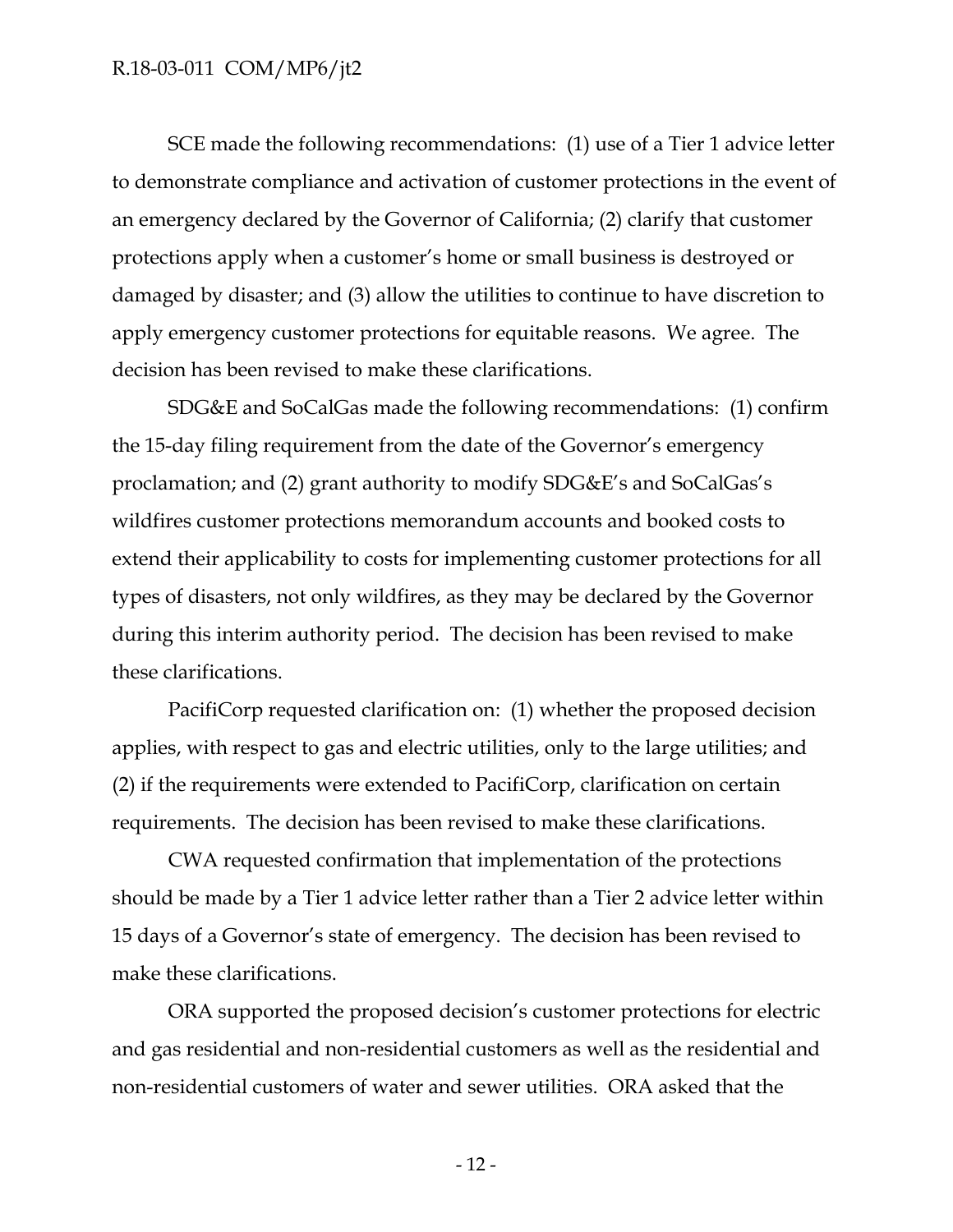$\overline{a}$ 

Commission clarify that interconnected Voice over Internet Protocol (VoIP) and wireless providers are covered by this proposed decision. The decision has been revised to clarify that wireless service providers are covered to the extent that the federal pre-emption for regulation of rates is preserved<sup>25</sup> and facilities-based providers which offer VoIP service are covered.

CTIA, CALTEL, AT&T, and Cox supported the overarching goal of the proposed decision but disagreed with the proposed decision's approach and application of the protections. CTIA, CALTEL, AT&T, and Cox offered alternative recommendations and arguments against providing mandatory support. We have considered their arguments.

Consolidated supports the interim application of emergency consumer protections but notes that not all emergencies are the same and do not warrant the same responses. The decision notes the distinction Consolidated makes.

The Small LECs stated that both on an interim and more permanent basis, cost recovery issues must be provided for cost-of-service regulated utilities. The Small LECs recommend that in the course of this proceeding, the Commission consider any modifications that may be necessary to ensure that memorandum accounts (e.g., Catastrophic Event Memorandum Account or others as may be authorized from time to time) reflect any changes in the scope of the declared disasters subject to the relief measures being considered. We will consider this recommendation through the duration of R.18-03-011.

TURN/CforAT/NCLC welcomed the additional relief the utilities may be willing to provide, and asked the Commission to explicitly state that utilities are

<sup>25</sup> Non-facilities based providers of LifeLine service are subject to LifeLine rules.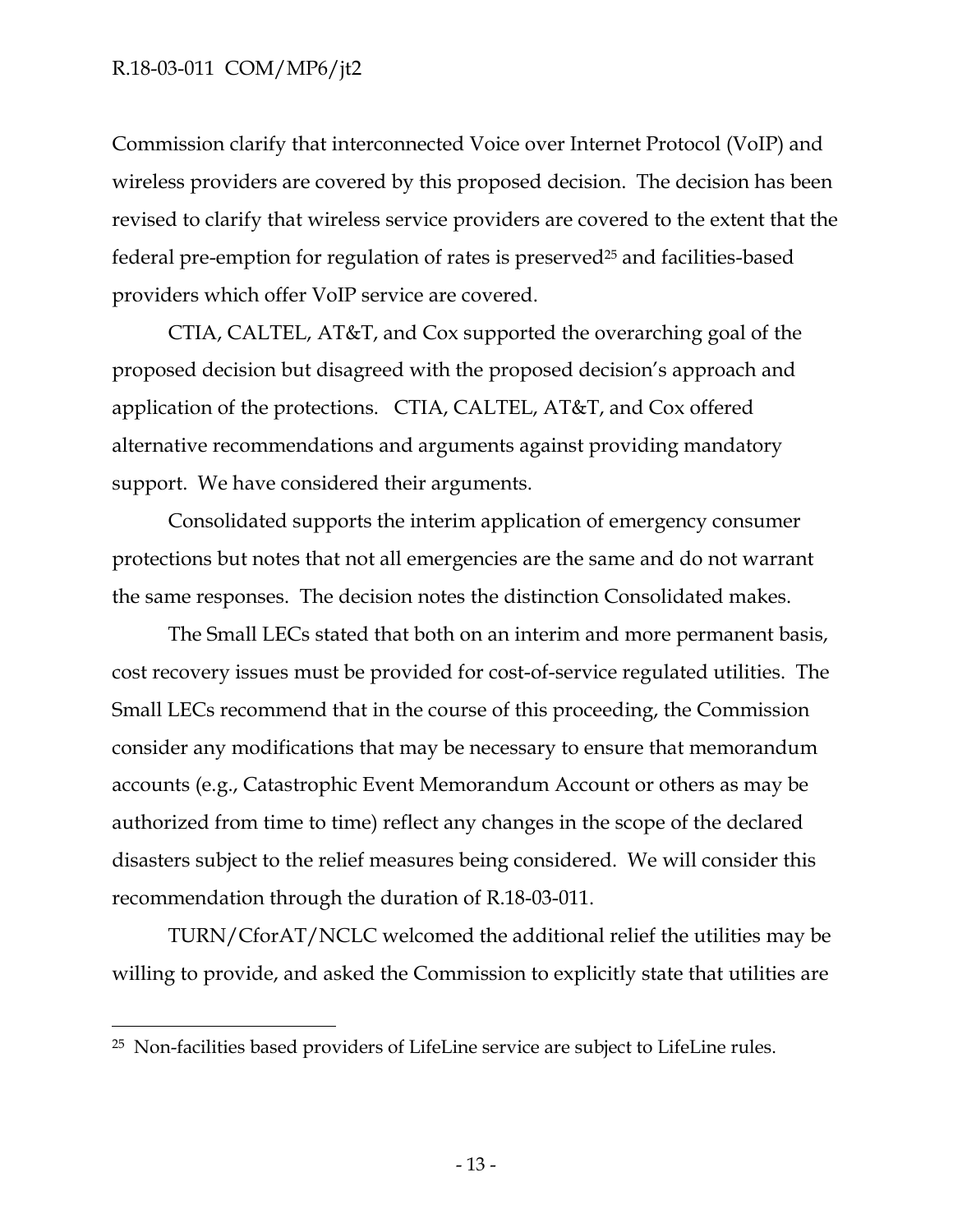not barred from implementing their own disaster assistance program to supplement the rules we promulgate here. The decision has been revised to make this clarifications. Additionally, TURN/CforAT/NCLC asked for clarification that LifeLine customers can be kept in the program by relying on state-only funding for appropriate carrier reimbursement. We will consider this recommendation during the workshops of R.18-03-011.

Reply Comments were filed on Monday, August 6, 2018 by the following parties: (1) SDG&E and SoCalGas, jointly; (2) ORA; (3) California Cable and Telecommunications Associations (CCTA); (4) CWA; (5) AT&T; and Southwest Gas Corporation.

In their reply comments, SDG&E and SoCal Gas stated that they supported SCE's proposal to adopt an information only Tier 1 advice letter filing of compliance and SCE's request that the Commission provide clarification for "loss or disruption of the delivery or receipt of utility service." We adopted SCE's recommendation for a Tier 1 advice letter. We also provided the clarification for "loss or disruption of the delivery or receipt of utility service" by clarifying that it means, "when a disaster has resulted in the destruction or damage of a structure, such that utility service is disrupted voluntarily or involuntarily due to safety concerns or re-construction activities to address the damage from a proclaimed state of emergency event."

In its reply comments, ORA stated it supports application of the customer protections to all Commission regulated gas and electric utilities' residential and non-residential (small business) customers as well as water and sewer residential and non-residential (small business) customers. ORA supported SCE and CWA's request for clarification that it is the Commission's intent to cover both residential and non-residential (small business) customers. We provide such

- 14 -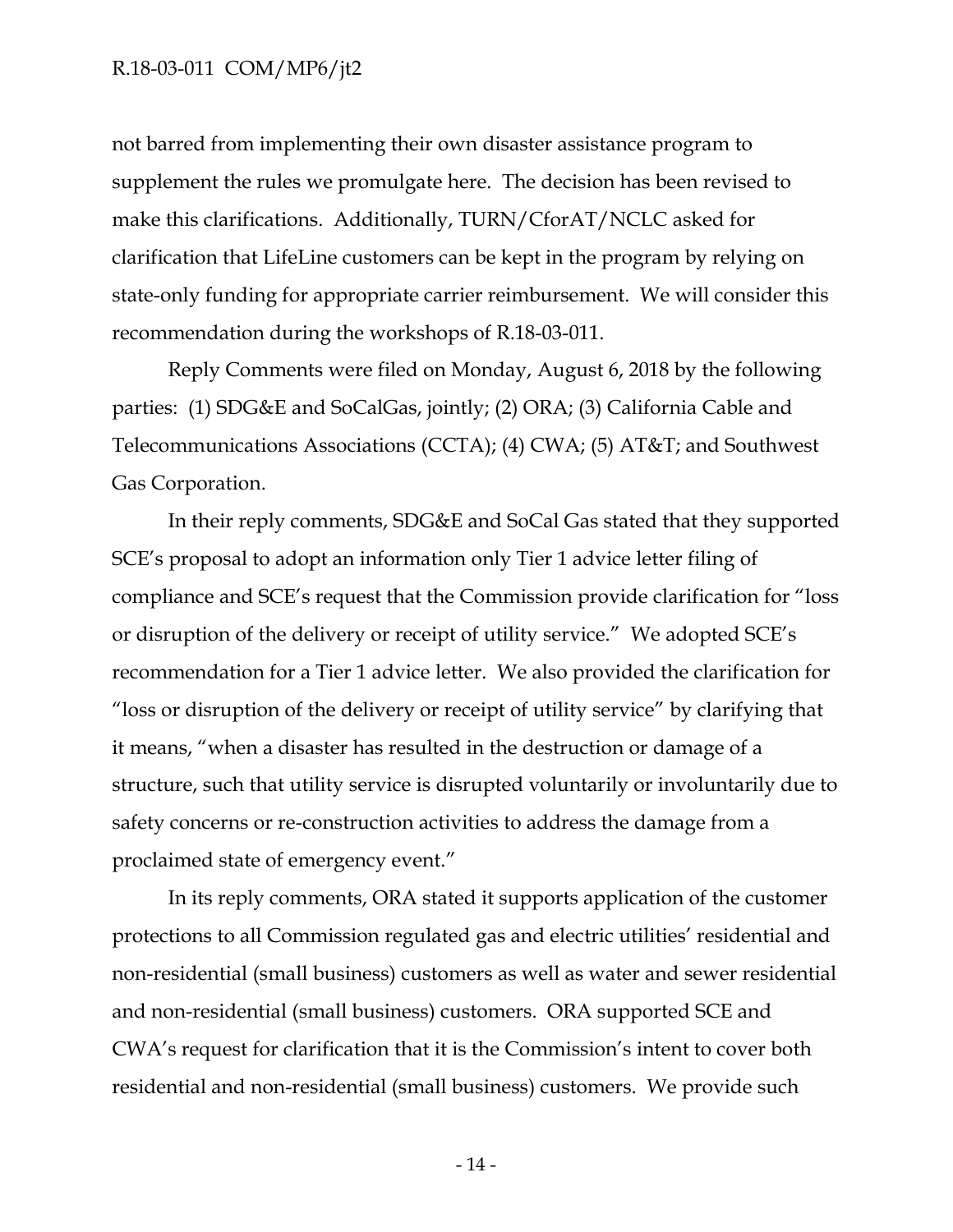clarification in this decision. ORA also supported the Commission's efforts to support customers of telephone and wireless services and that if a wireless provider "does not charge for the services listed" in the Tier 1 advice letter, it is a "simple matter for them to demonstrate this compliance in their compliance filing." We agree.

For its part, CCTA opposed extending the emergency customer protections to VoIP and wireless customers and took issue with ORA's request for clarification that VoIP and wireless providers are covered entities of this Decision. We disagree with CCTA.

CWA requested in its reply comments that the Commission should adopt a Tier 1 advice letter, as SCE proposed in its opening comments. We agree. CWA also recommended that the utilities should retain managerial discretion to extend relief for equitable reasons and to record those costs for recovery. We agree with this as well. As a point of clarification, CWA recommended that the Commission clarify that the water utilities may provide disaster relief to affected non-residential customers. We agree.

Finally, AT&T stated in its reply comments that neither the record nor the decision justify the need for interim customer assistance. We disagree. Next, AT&T argues that destruction or damage to property is a necessary criterion as recommended by SCE. We disagree with AT&T's interpretation of SCE's comments and accordingly, have addressed SCE's request for clarification on the topic by adopting SCE's proposed recommendations. Finally, AT&T states it agrees with Cox and CWA that an interim decision should not prejudice the issues. We agree. This decision is adopted on an interim basis and R.18-03-011 remains open and with it, all of the issues as the Commission considers a permanent customer assistance program.

- 15 -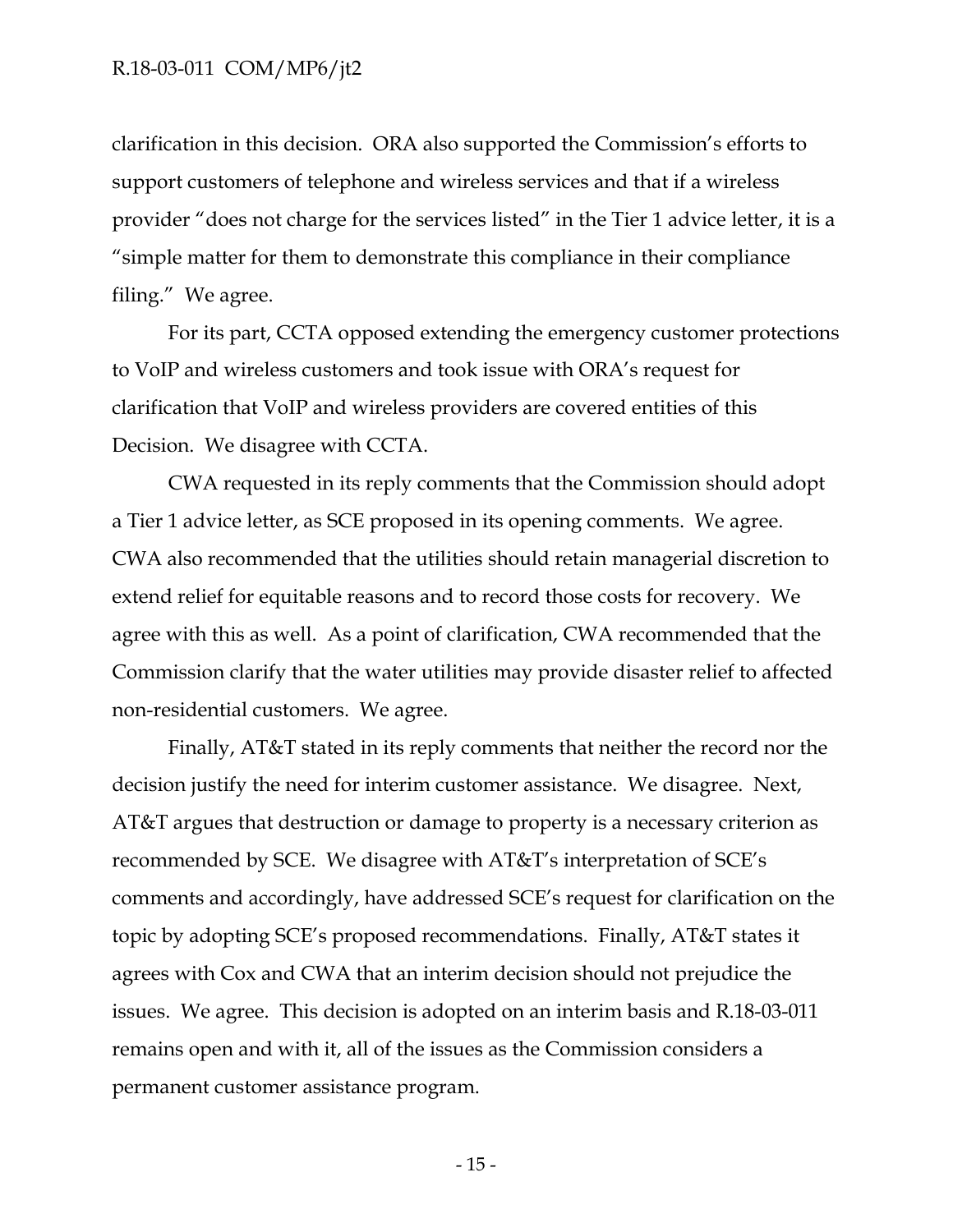## <span id="page-16-0"></span>**5. Assignment of Proceeding**

Michael Picker is the assigned Commissioner and Colin Rizzo is the assigned Administrative Law Judge in this proceeding.

## <span id="page-16-1"></span>**Findings of Fact**

1. Resolutions M-4833 and M-4835 required electric, gas, telephone, water and sewer utilities to take reasonable and necessary steps to assist Californians affected by a series of devastating 2017 wildfires in Northern and Southern California.

2. The protections in Resolutions M-4833 and M-4385 were aimed to help Californians who experienced housing or financial crises due to the 2017 wildfires.

3. On March 22, 2018, R.18-03-011 was initiated to consider whether the Commission should adopt permanent rules requiring all electric, gas, telephone, providers, water and sewer utilities under this Commission's jurisdiction to make available comparable post-disaster customer protections measures to Californians in the event that certain types of emergency disaster declarations are pronounced.

## <span id="page-16-2"></span>**Conclusions of Law**

1. It is reasonable to establish the customer protections adopted in Resolutions M-4833 and M-4835 as the controlling interim authority should a disaster occur between now and the time R.18-03-011 concludes.

2. The protections in Resolution M-4833 and M-4835 shall go into effect upon a state of emergency declaration by the Governor of California where the disaster has either: (1) resulted in the loss or disruption of the delivery or receipt of utility service; and/or (2) resulted in the degradation of the quality of utility service.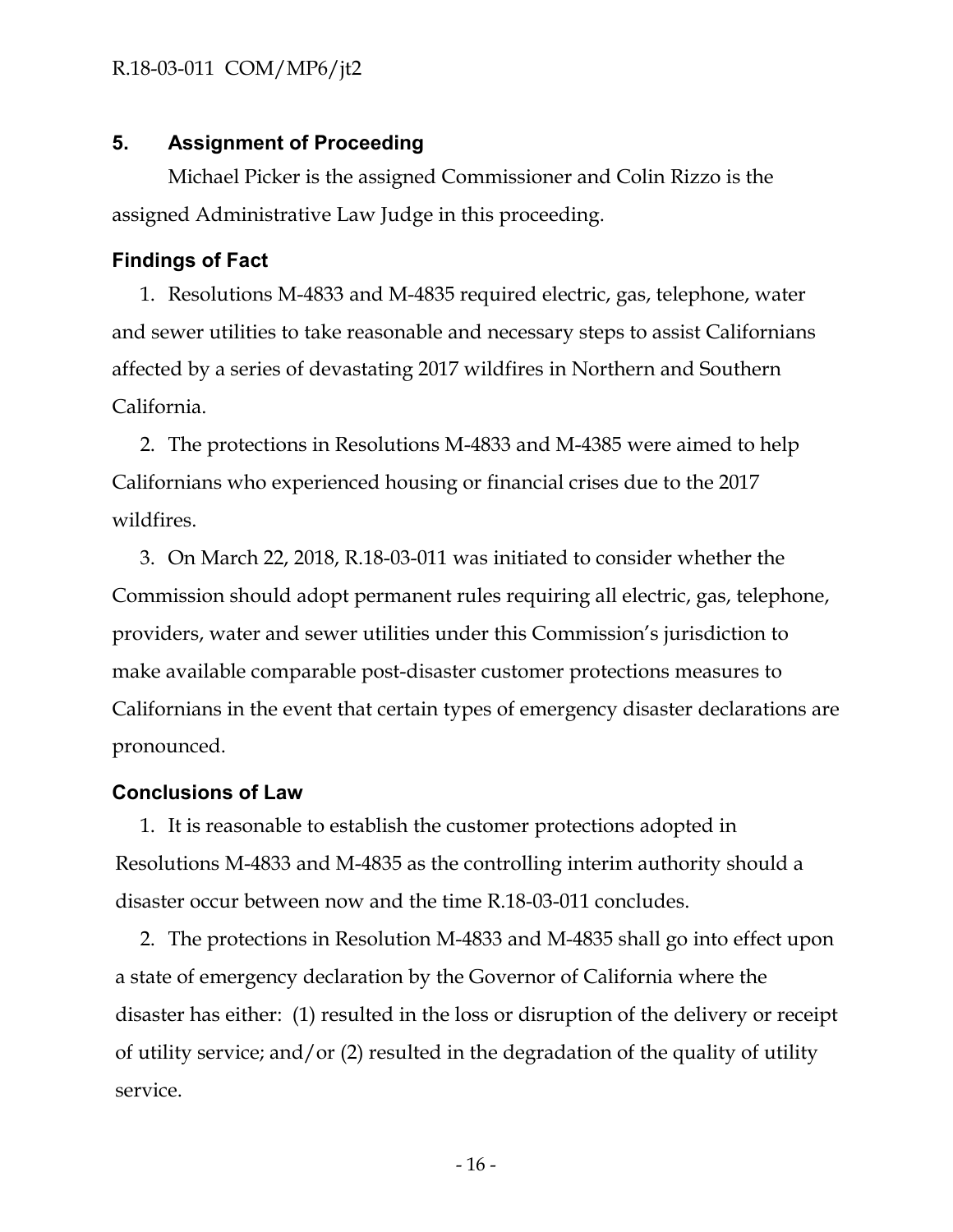3. The period of time for which the protections apply shall be consistent with the determinations held in Resolutions M-4833 and M-4835, or until utility service is restored.

4. The protections in Resolutions M-4833 and M-4835 shall apply to residential and non-residential (small business) electric and gas customers in affected areas pronounced by the Governor's Office within the affected service territory of the electric and gas utilities under this Commission's jurisdiction.

5. The electric and gas corporations under this Commission's jurisdiction who are covered under this Decision include: (1) Pacific Gas and Electric Company; (2) Southern California Edison Company; (3) San Diego Gas and Electric Company; (4) Southern California Gas Company; (5) PacifiCorp; (6) Liberty Utilities (CalPECO Electric) LLC; (7) Bear Valley Electric Service (a division of Golden State Water Company); (8) Southwest Gas Corporation ; (9) Alpine Natural Gas, Inc.; (10) West Coast Gas Company, Inc.; and (11) Catalina Island Gas Services.

6. It is reasonable to require all of the electric and gas corporations under this Commission's jurisdiction, as stipulated in Conclusions of Law paragraph 5, to file a Tier 1 advice letter with the Commission's Energy Division within 15 days of the Governor's state of emergency proclamation demonstrating compliance with the protections in Resolutions M-4833 and M-4835:

(a) Waive deposit requirements for affected residential customers seeking to reestablish service for one year and expedite move in and move out service requests;

(b) Stop estimated usage for billing attributed to the time period when the home/unit was unoccupied as result of the emergency;

- (c) Discontinue billing;
- (d) Prorate any monthly access charge or minimum charges;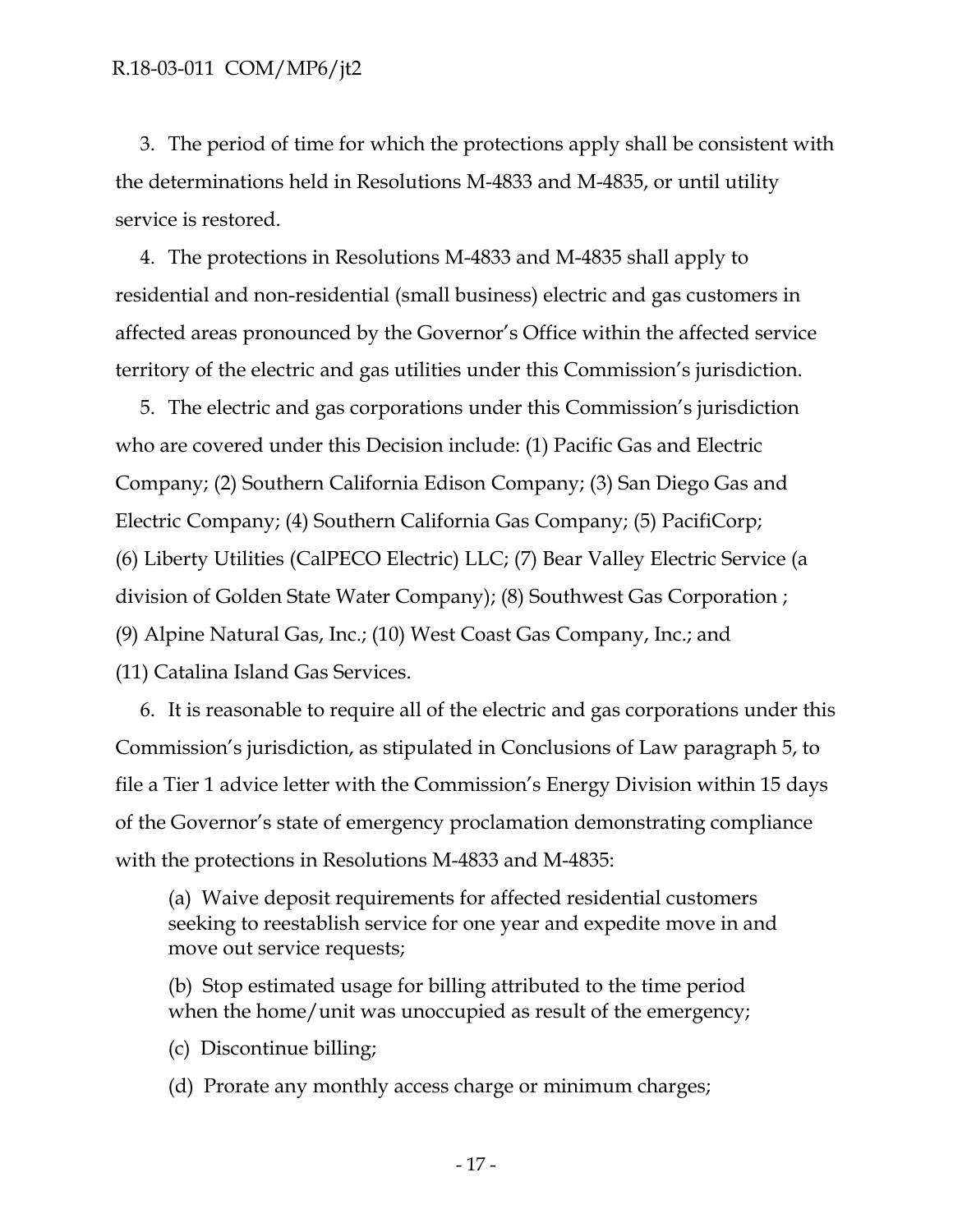(e) Implement payment plan options for residential customers;

(f) Suspend disconnection for nonpayment and associated fees, waive deposit and late fee requirements for residential customers;

(g) Support low-income residential customers by:

(i) Freezing all standard and high usage reviews for CARE program eligibility in impacted counties until at least the end of the year and potentially longer, as warranted;

(ii) contact all community outreach contractors, the community based organizations who assist in enrolling hard to reach lowincome customers into CARE, in impacted counties to help better inform customers of these eligibility changes;

(iii) partner with the program administrator of the customer funded emergency assistance program for low-income customers and increase the assistance limit amount for the next 12 months for impacted customers; and

(iv) Indicate how the energy savings assistance program can be deployed to assist impacted customers;

(h) Track costs in an appropriate memorandum account such as the Emergency Customer Protections Memorandum Account (ECPMA) or Catastrophic Event Memorandum Account (CEMA);

(i) Meet and confer with a community choice aggregator within their service territory should the emergency situation necessitate such coordination; and

(j) Follow the requirements that were stipulated for non-residential customers in Resolutions M-4833 and M-4835.

7. The protections in Resolutions M-4833 and M-4835 shall apply to

residential service providers who provide access to 911/E911 in the residence,

facilities-based providers of VoIP service, LifeLine providers and carriers of last

resort which provide service in areas identified in the Governor's emergency

proclamation.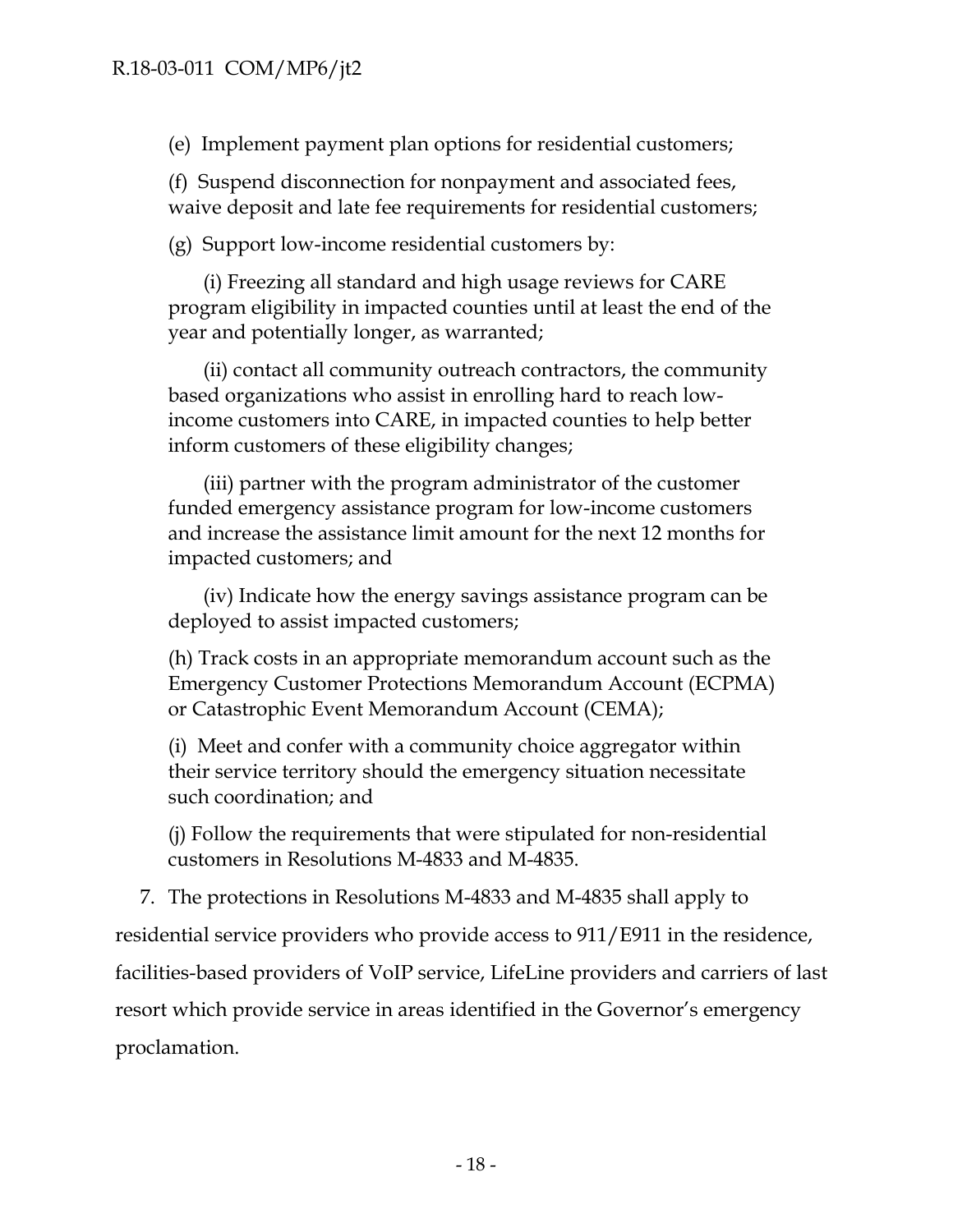8. It is reasonable to require the residential service providers who provide access to 911/E911 in the residence, facilities-based providers of VoIP service, LifeLine providers and carriers of last resort to file a Tier 1 advice letter with the Commission's Communications Division within 15 days of the Governor's state of emergency proclamation demonstrating compliance with the protections in Resolutions M-4833 and M-4835:

- (a) Waiver of one-time activation fee for establishing remote call forwarding, remote access to call forwarding, call forwarding features and messaging services;
- (b) Waiver of the monthly rate for one month for remote call forwarding, remote access to call forwarding, call forwarding, call forwarding features, and messaging services;
- (c) Waiver of the service charge for installation of service at the temporary or new permanent location of the customer and again when the customer moves back to the premises;
- (d) Waiver of the fee for one jack and associated wiring at the temporary location regardless of whether the customer has an Inside Wire Plan;
- (e) Waiver of the fee for up to five free jacks and associated wiring for Inside Wiring Plan customer upon their return to their permanent location;
- (f) Waiver of the fee for one jack and associated wiring for non-plan customers upon their return to their permanent location;
- (g) Delay of the California LifeLine Renewal Process and suspension of the de-enrollment of non-usage rules; and
- (h) Implement the outreach methods as stipulated in Resolutions M-4833 and M-4835.
- 9. It is reasonable to require all facilities-based wireless telephone corporations to undertake the same provision of the same measures some of the companies afforded customers during the 2017 wildfires, which include: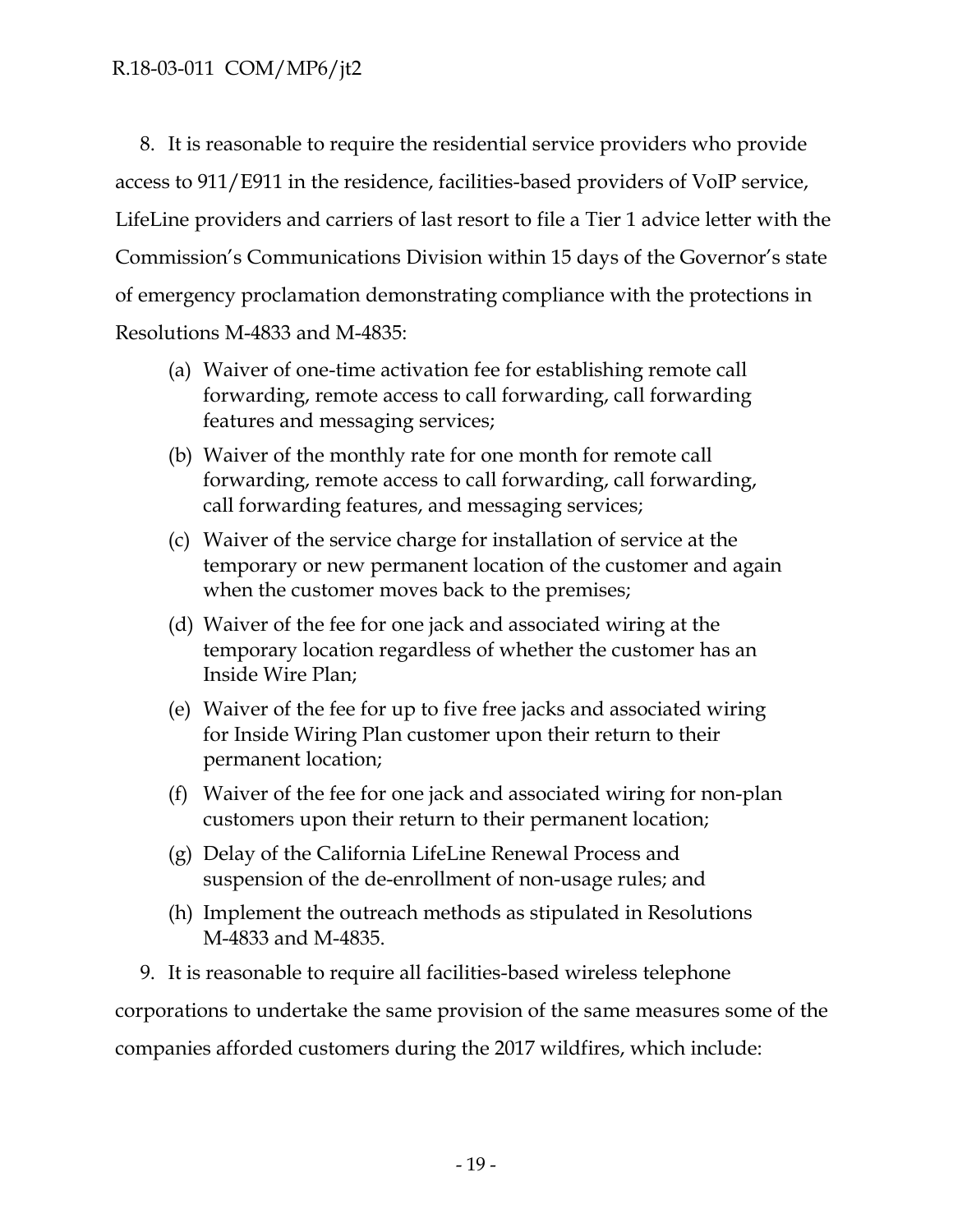- (a) Deployment of mobile equipment, including Cells on Wheels and Cells on Light Trucks, to supplement service in areas that need additional capacity to ensure access to 911/E911 service;
- (b) Provide device charging stations in areas where impacted wireless customers seek refuge from fires;
- (c) Provide WiFi access in areas where impacted wireless customers seek refuge from fires;
- (d) Provide "loaner" mobile phones to impacted customers whose mobile phones are not accessible due to fires;
- (e) The Commission urges wireless carriers to allow customers to defer or phase payment for coverage charges for data, talk, and text for defined periods time; and

(f) The Commission urges wireless carriers to extend payment dates for service for defined periods of time for impacted customers.

10. For some providers of wireless LifeLine service that are not facilities-based providers, we refer them to LifeLine rules.

11. It is reasonable to require the non-residentially-based communications service providers who provide access to E911 and/or LifeLine services to file a Tier 1 Advice Letter within 15 days of the Governor's state of emergency proclamation with the Commission's Communications Division demonstrating compliance with the protections stipulated in Resolutions M-4833 and M-4835.

12. The protections in Resolutions M-4833 and M-4835 shall apply to residential and non-residential (small business) water and sewer customers in areas pronounced by the Governor's Office within the affected service territory of the water and sewer companies under this Commission's jurisdiction.

13. It is reasonable to require the water and sewer companies under this Commission's jurisdiction to file a Tier 1 advice letter within 15 days of the Governor's state of emergency proclamation with the Commission's Water Division demonstrating compliance with the protections in Resolutions M-4833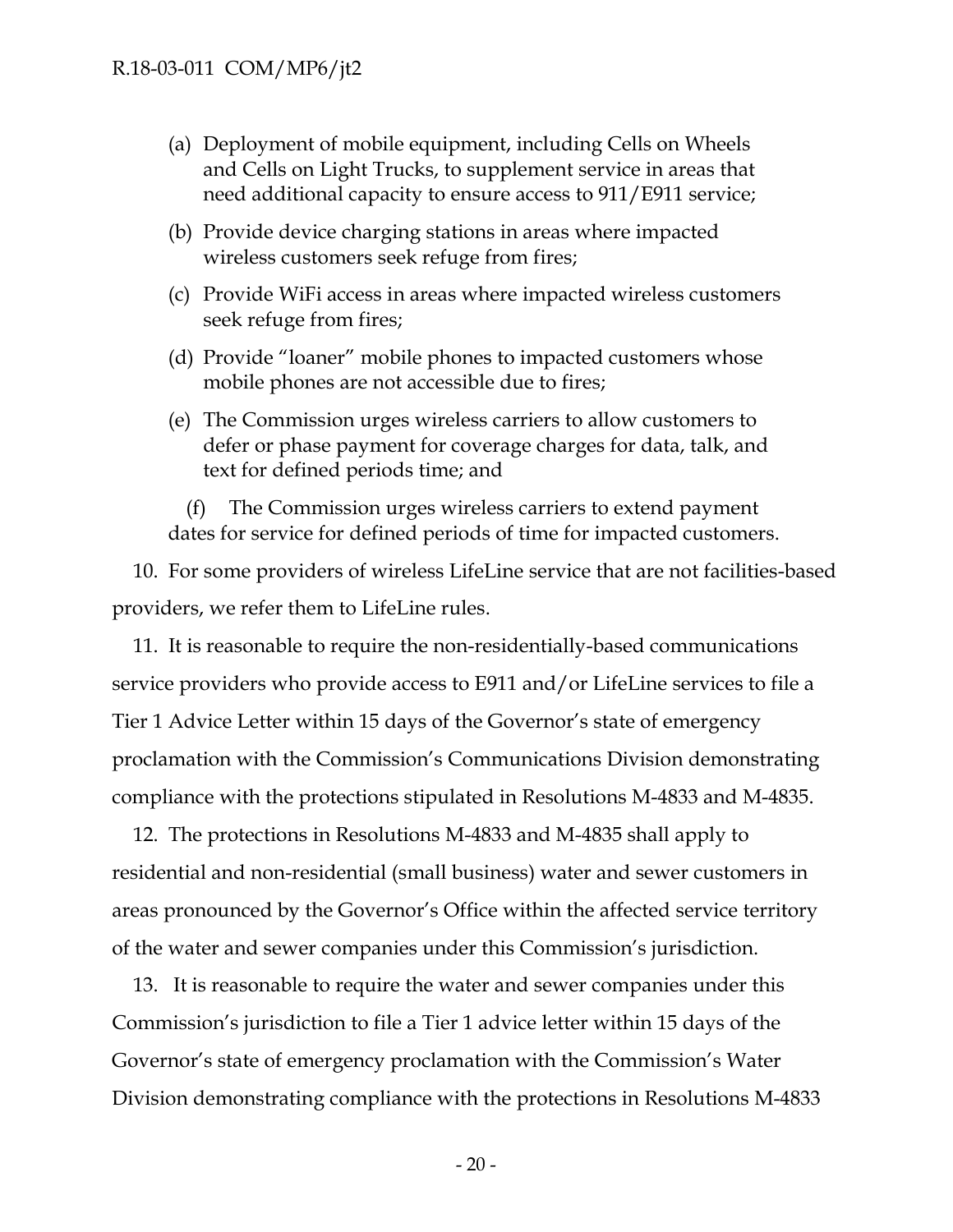and M-4835 stipulating: (a) activation of their CEMA; (b) make insurance claims on all costs and expenses incurred as a result of the fires, and credit insurance payments to their CEMA; (c) work cooperatively with affected customers to resolve unpaid bills, and minimize disconnections for nonpayment; (d) waive reconnection or facilities fees for affected customers and suspend deposits for affected customers who must reconnect to the system; (e) provide reasonable payment options to affected customers; and (f) waive bills for victims who lost their homes or small businesses. Costs of lost revenues may be included in the appropriate CEMA account.

14. It is reasonable to encourage the utilities to undertake additional customer support initiatives under their own discretion, in addition to and complementary to the rules established here.

#### **O R D E R**

#### <span id="page-21-0"></span>**IT IS ORDERED** that:

1. The Commission's adopted emergency customer protections in Resolutions M-4833 and M-4385 shall apply to affected areas in a state of emergency declared by the Governor's Office and shall remain in effect pursuant to the timelines established in Resolutions M-4833 and M-4835 or until there is full restoration of utility service. Nothing in this Decision bars or otherwise prohibits utilities from implementing their own disaster assistance programs to supplement these adopted emergency customer protections.

2. In the event the Governor of California declares a state of emergency because a disaster has either resulted in the loss or disruption of the delivery or receipt of utility service and/or resulted in the degradation of the quality of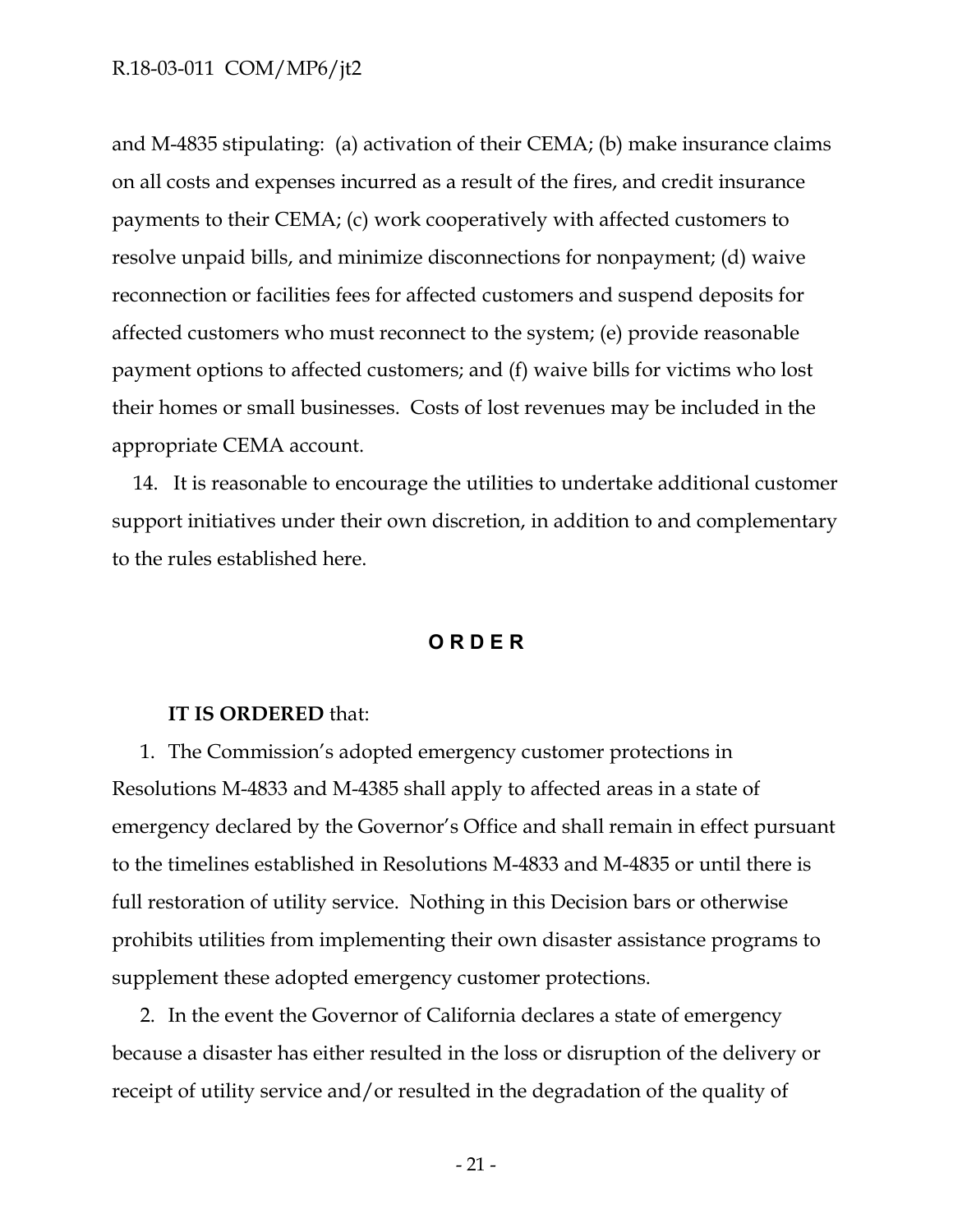utility service: (1) Pacific Gas and Electric Company; (2) Southern California Edison Company; (3) San Diego Gas and Electric Company; (4) Southern California Gas Company; (5) PacifiCorp; (6) Liberty Utilities (CalPeco Electric LLC); (7) Bear Valley Electric Service (a division of Golden State Water Company); (8) Alpine Natural Gas, Inc.; (9) Southwest Gas Corporation; (10) West Coast Gas Company, Inc.; (11) Catalina Island Gas Services shall file a Tier 1 Advice Letter within 15 days of the Governor's state of emergency proclamation reporting compliance with Resolutions M-4833 and M-4835 pursuant to this Decision.

3. Pacific Gas and Electric Company, (2) Southern California Edison Company; (3) San Diego Gas and Electric Company, (4) Southern California Gas Company, (5) PacifiCorp, (6) Liberty Utilities (CalPeco Electric LLC), (7) Bear Valley Electric Service (a division of Golden State Water Company), (8) Alpine Natural Gas, Inc., (9) Southwest Gas Corporation, (10) West Coast Gas Company, Inc., and (11) Catalina Island Gas Services shall file a Tier 2 Advice letter no later than 30 days from the date of this decision stating that they have modified or implemented, as appropriate, their respective Emergency Customer Protections Memorandum Accounts and to extend their applicability of those memorandum accounts to costs for implementing customer protections for all disasters where the Governor of California has declared a state of emergency and accordingly, state which tariff changes, if any and if necessary, pursuant to this Decision. Emergency Customer Protections Memorandum Account tariff language must specify that entries in the account will be segregated by qualifying event.

4. In the event the Governor of California declares a state of emergency because a disaster has either resulted in the loss or disruption of the delivery or

- 22 -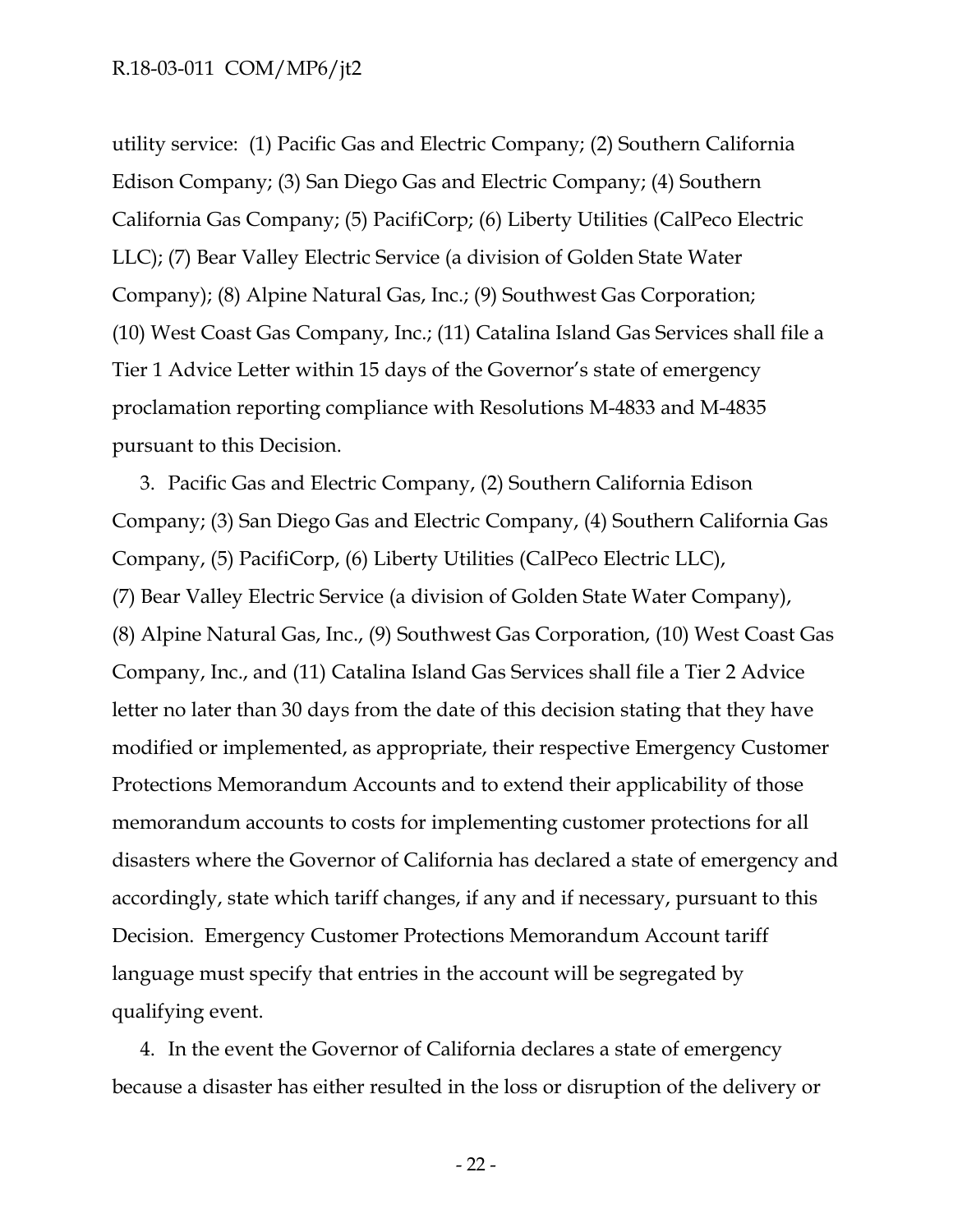receipt of utility service and/or resulted in the degradation of the quality of utility service, regulated water and sewer utilities shall file a Tier 1 advice letter within 15 days reporting compliance with Resolutions M-4833 and M-4835 pursuant to this Decision and costs of lost revenues may be included in the appropriate Catastrophic Even Memorandum Account.

5. In the event the Governor of the state of California declares a state of emergency because a disaster either resulted in the loss or disruption of the delivery or receipt of utility service and/or resulted in the degradation of the quality of utility service, residential service providers who provide access to 911/E911 in the residence, facilities-based providers of VoIP service, LifeLine providers and carriers of last resort in areas impacted by the disaster shall file a Tier 1 advice letter within 15 days reporting compliance with Resolutions M-4833 and M-4835 pursuant to this Decision.

6. In the event the Governor of the state of California declares a state of emergency because a disaster has either resulted in the loss or disruption of the delivery or receipt of utility service and/or resulted in the degradation of the quality of utility service, require all facilities-based wireless telephone corporations who provide service in an area impacted by the disaster shall file a Tier 1 advice letter within 15 days reporting compliance with Resolutions M-4833 and M-4835 pursuant to this Decision.